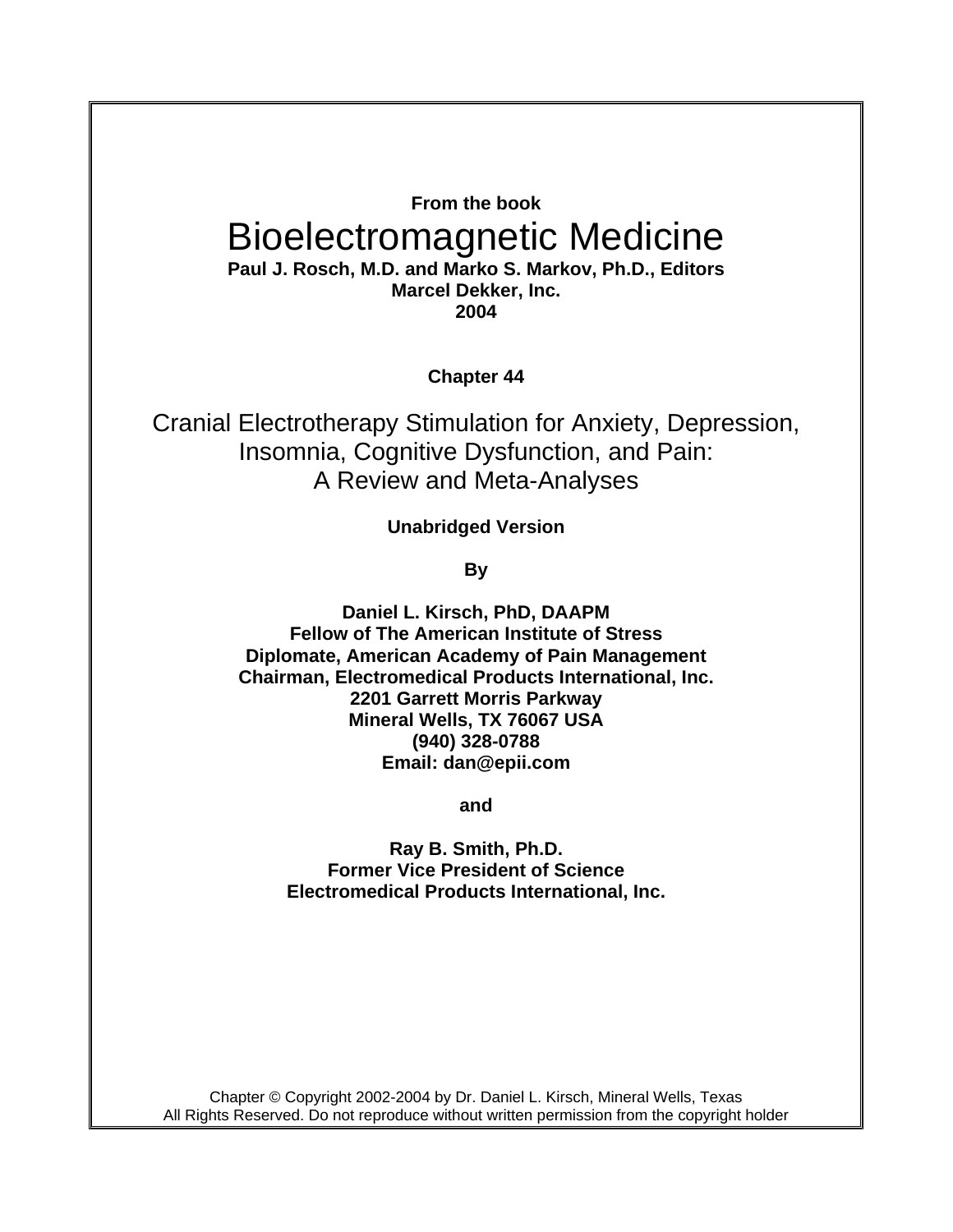## **Bioelectromagnetic Medicine**

Edited by: Paul J. Rosch, M.D. *The American Institute of Stress, Yonkers, New York, U.S.A., and New York Medical College, Valhalla, New York, U.S.A.* and Marko S. Markov, Ph.D. *Research International, Buffalo, New York, U.S.A.*

Published: April, 2004 by Marcel Dekker, Inc., New York ISBN: 0-8247-4700-3; 850 pages; \$195.00

Over the last two decades, progress in MRI, PET, SQUID, and other sophisticated imaging techniques have revolutionized medical diagnosis. Similar advances in bioelectromagnetic therapy now promise to replace drugs and surgery for many disorders. The sudden surge of interest in this rapidly emerging modality has produced a plethora of spurious products making worthless claims that make it difficult to distinguish between true and false claims of efficacy. *Bioelectromagnetic Medicine* provides the tools and skills to make such evaluations and distinctions by:

- thoroughly explaining the biologic effects of magnetic and electromagnetic fields and the importance of dosimetry in determining clinical efficacy and safety
- presenting examples of cutting edge breakthroughs supported not only by rigid clinical trials but also by solid basic science research
- tracing the origin and evolution of transcutaneous electrical nerve stimulation (TENS), cranial electrotherapy stimulation (CES), vagal nerve stimulation, (VNS), repetitive transcranial magnetic stimulation (rTMS) and other proven therapies by pioneers and authorities responsible for their discovery and development
- identifying promising new approaches based on research advances in the U.S., Europe, Eastern Europe, Russia, and Pacific Rim countries

The 86 internationally recognized contributors to *Bioelectromagnetic Medicine* have strived to insure that it will remain the gold standard in the field for many years. Its 50 chapters and thousands of references dealing with every aspect of this topic make it an essential guide for physicians and all health care professionals, biophysicists, physiologists, biochemists and other basic scientists, as well as students and anyone interested in non-invasive and authoritative alternative medicine approaches.

The cranial electrotherapy stimulation (CES) chapter (Section VI, Chapter 44) was written by Dr. Daniel L. Kirsch and Dr. Ray B. Smith (during the term of his employment at Electromedical Products International, Inc.). Due to space limitations, the published book edited the tables and other data from the chapter. The original, unabridged version of the chapter is available free online at www.alpha-stim.com.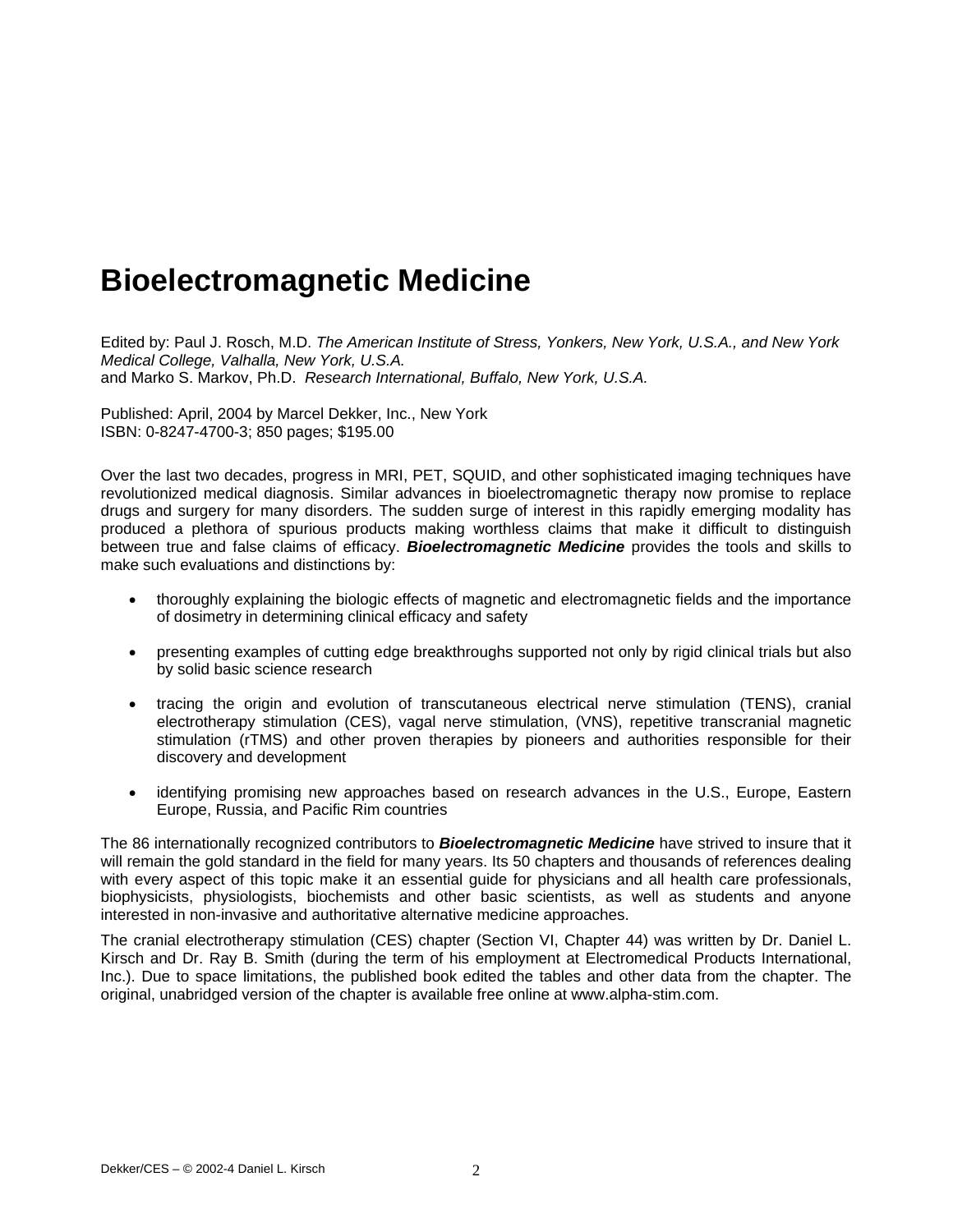## **Bioelectromagnetic Medicine – Chapter 44 Unabridged Version**

## **Cranial Electrotherapy Stimulation for Anxiety, Depression, Insomnia, Cognitive Dysfunction, and Pain: A Review and Meta-Analyses**

## **Daniel L. Kirsch, Ph.D., D.A.A.P.M., F.A.I.S. and Ray B. Smith, Ph.D.**

## **I. Introduction and History of CES**

While the use of electric currents in medical practice dates back more than 2,000 years, today's interest in cranial electrotherapy stimulation (CES) probably had its beginnings in the research thrusts that began in France in 1903 by Leduc and Rouxeau. Leduc's student, Robinovitch, made the first claim for inducing sleep from electrical treatment in 1914. (1)

Subsequent research interest revolved around electronarcosis and then electroconvulsive shock treatments through the late 1930s. Interest in the smaller amounts of electric current involved in CES did not begin in earnest until work by Anan'ev and his group, in 1957, and in 1958 when Gilyarovski published a book entitled: Electrosleep. (2) That work initiated the interest in CES that has lead linearly to the present research and clinical use of CES in America and elsewhere.

The term "cranial electrotherapy stimulation" is used in the U.S.A. for what in much of the rest of the world is still called "electrosleep." The treatment arrived in America as "electrosleep," but American researchers soon found that it did not necessarily induce sleep during treatment, and that its clinical effects were obtained whether or not sleep occurred. (3,4) Today, any small electrical current that is passed across the head for therapeutic purposes is called cranial electrotherapy stimulation, officially, though many related terms such as "transcranial electrical stimulation," "cerebral electrostimulation," "alpha induction therapy," "neuromodulation," "neuroelectric therapy," can be found in the titles of many research articles, making it difficult to find and index CES studies in the literature. (5,6) A recently revised annotated bibliography of CES research summarized 126 human studies, 29 animal studies, and 31 review articles. (7)

Another cause of confusion was the great number of stimulus parameters that fell under the CES rubric. An earlier report found that frequencies used in CES treatment ranged from 1 to 15,000 Hz, the pulse width varied from 0.1 to 20 millisecond, and the maximum peak pulse amplitude varied from 0 to 20 milliampere (mA), while the output potential ranged up to 50 volts, and the supply voltage ranged from a 3.6 volt battery source to line voltage of 120 volts AC. (8)

The United States is the only country in the world that requires a prescription from a licensed health care practitioner to dispense a CES device, and the Food and Drug Administration's (FDA) officially accepted marketing claims for its use are for the treatment of anxiety, depression and insomnia. Other clinical disorders have been found to be positively affected by CES, however, including several types of cognitive dysfunction, the substance abstinence syndrome, and more recently such widely disparate areas as reflex sympathetic dystrophy, multiple sclerosis and fibromyalgia. Each of these will be discussed in turn.

One of the major problems CES has had in entering mainstream medicine – and staying there – is that since the dawn of electromedicine, everything imaginable has been claimed to be successfully treated by medicinal applications of electricity at one time or another. Possibly underlying the large variety of claims for CES effectiveness were the early findings of Jarzembski and his research group at the University of Wisconsin. When CES was applied to the head of primates in whose brains sensors had been implanted, they found that 42% of the current applied externally actually penetrated through every region of the brain, though it canalized especially along the limbic system. (9) More recent research conducted by Ferdjallah at the Biomedical Engineering Department of the University of Texas at Austin has shown that from 1 mA of current, about 5  $\mu$ A/cm<sup>2</sup> of CES reaches the thalamic area at a radius of 13.30 mm which is sufficient to affect the manufacture and release of neurotransmitters. (10)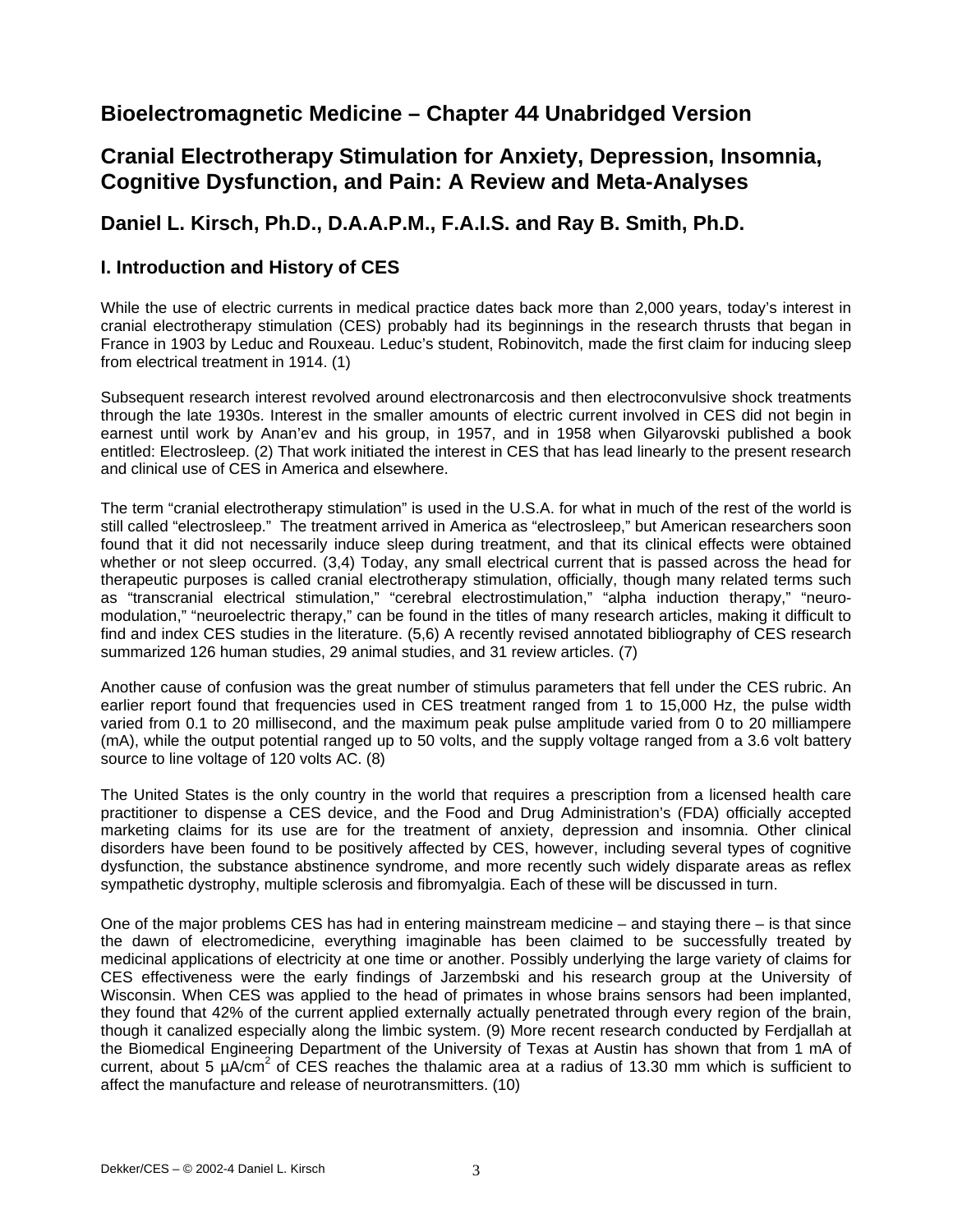Accordingly, CES stimulates regions of the brain responsible for pain messages, neurotransmitter genesis, and the hypothalamic-pituitary axis which controls hormone production and control throughout much of the body. If one assumes that such stimulation, even at the microampere level, is sufficient over time to generate activity in each of those areas of the brain, then one has cause to suspect symptom reduction in a multiplicity of areas of the body.

This chapter will focus on the scientific clinical studies of CES and will report primarily on the three treatment claims for CES presently permitted by the FDA: anxiety, depression and insomnia. We will then report on promising emerging clinical uses of CES that have been scientifically demonstrated, as published in the peer-reviewed scientific literature.

## **II. Summaries of the Scientific Studies**

## **A. Depression**

Many studies of depression have appeared in the American literature. While some studies found a remission of depression serendipitously while researching other symptoms (11), others, while researching depression specifically, did so with varying protocols which ranged from open clinical designs with no controls (12), to single blind with sham treated controls (13), to double blind with placebo controls. (14)

Measuring strategies have also ranged widely from clinical estimates of no known reliability or validity (15) to measurement with standardized tests of known reliability and validity. (16)

While the typical study reported significant changes at the 0.05 or 0.01 level or above, some reported the percent of patients showing clinical improvement of various degrees instead. (12) More recently, in the era of competing pharmaceuticals in medical treatment, American medicine has become less interested in statistically significant results and more interested in comparative effectiveness and safety of one treatment as opposed to another.

Two problems have developed from that interest; the term "significant" still often refers to the confidence limits of 0.05 or 0.01 found when comparing the mean differences between treated and control subjects, but in pharmaceutical studies it now often refers also to the number of patients improving at a level of 25% or more above their initial score, which is also termed "significant improvement." On the other hand, while the number or percent of patients in a study experiencing sometimes very difficult negative side effects are usually published in the report, that number is not factored into the "significant" findings of the study, regardless of which of the two meanings is intended. The reader of such studies is left on his own to determine what the outcome means in his overall appreciation of the clinical importance, in terms of safety and effectiveness, of any new treatment.

CES studies have been guilty of the "significance" trap also, in that most have reported out only the significance of the confidence limits of the mean changes among patients in the studies, and have not concentrated on the actual amount of change effected by CES treatment. That is known as the "effect size" and will certainly become more commonly reported in future scientific studies, where "percent improvement" is now reported at best. The two terms are statistically synonymous. For now, effect size is the basic unit reported in the increasing number of meta-analytic studies appearing in the literature in which a reviewer statistically combines a large number of studies, the outcomes of which can vary widely, to learn what improvement a new group of patients should experience from a given treatment on average, and what the upper and lower limits of the mean of that expected outcome would ordinarily be 95% (or 99%) of the time when the treatment is applied. Those numbers are reported in meta-analyses as the effect size, usually including the standard error of the mean effect size obtained from the studies included in a given metaanalysis. That is, giving a new group of patients a range within which the expected effect size might reasonably be seen to vary.

What can a practitioner expect for his depressed patients when he recommends CES treatment after more than 30 years of CES studies and clinical application in the U.S.A.? Tables 1 and 2 give a meta-analytical summary of 25 studies of depression over the past 32 years dating from 1970 through 2002.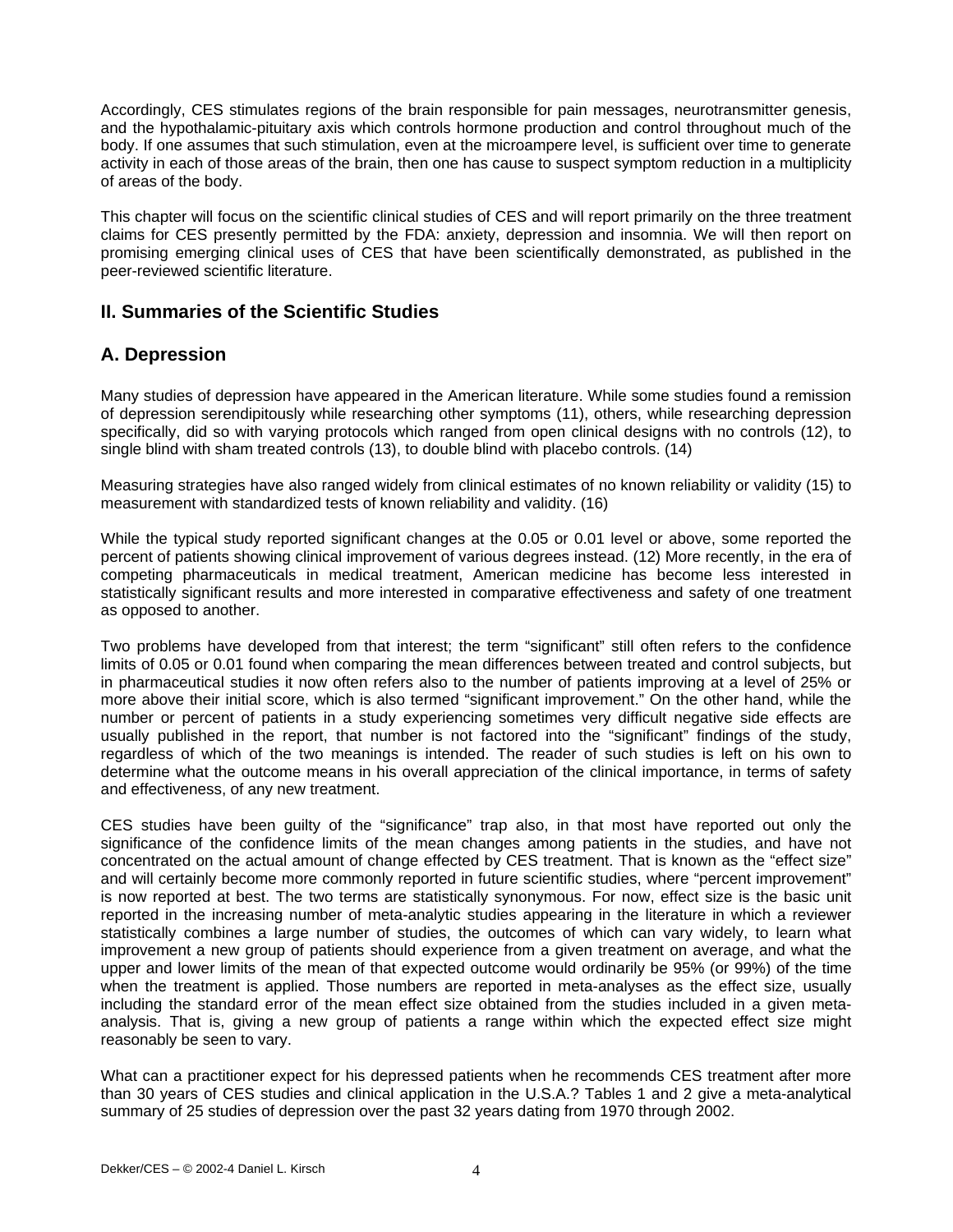|                         |                                          |                            |                  | Blinding         |                  |                         |                                             |
|-------------------------|------------------------------------------|----------------------------|------------------|------------------|------------------|-------------------------|---------------------------------------------|
|                         | Treatment                                | Primary                    |                  |                  |                  | Study                   | Outcome                                     |
| Author<br><b>Bianco</b> | Parameters<br>$\overline{45}$ min Daily, | Diagnosis<br>Alcoholism    | Subject<br>Yes   | Therapist<br>Yes | Assessor<br>Yes  | Design<br>Double        | Measure<br>Hamilton, and Beck               |
| (14)                    | 6-14 Days                                |                            |                  |                  |                  | <b>Blind</b>            | <b>Depression Scales</b>                    |
| Feighner                | 30 min Daily,                            | Psychiatric                | $\overline{Yes}$ | Yes              | Yes              | Crossover               | Zung SRDS (a)                               |
| (82)                    | M-F, 14<br>Days                          | Inpatients                 |                  |                  |                  |                         |                                             |
| Frankel                 | 45 min Daily,                            | Insomnia                   | Yes              | Yes              | Yes              | Crossover,              | Zung SRDS                                   |
| (17)                    | M-F, 15                                  |                            |                  |                  |                  | 100Hz/15                |                                             |
|                         | Days, 15 Hz                              |                            |                  |                  |                  | <b>Hz</b>               |                                             |
|                         | & 100 Hz<br>Groups                       |                            |                  |                  |                  |                         |                                             |
|                         | Combined                                 |                            |                  |                  |                  |                         |                                             |
| Hearst                  | 30 min Daily,                            | Insomnia                   | $\overline{Yes}$ | $\overline{Yes}$ | Yes              | Crossover               | <b>NIMH Self Rated</b>                      |
| (83)                    | 5 Days                                   |                            |                  |                  |                  |                         | Symptom Scale                               |
| Krupistsky<br>(84)      | 30 min Daily,<br>M-F, 20                 | Alcoholics                 | $\overline{Yes}$ | $\overline{Yes}$ | Yes              | Double<br><b>Blind</b>  | Zung, SRDS, MMPI<br><b>Depression Scale</b> |
|                         | Days                                     |                            |                  |                  |                  |                         |                                             |
| Levitt (85)             | 30 min Daily,                            | Psychiatric                | Yes              | Yes              | Yes              | Double                  | Clinical Rating                             |
|                         | M-F, 10                                  | Inpatients                 |                  |                  |                  | <b>Blind</b>            | Scale                                       |
| Smith (86)              | Days<br>45 min Daily,                    | <b>Closed Head</b>         | Yes              | Yes              | $\overline{Yes}$ | Double                  | POMS (b)                                    |
|                         | M-Th, 12                                 | Injured                    |                  |                  |                  | <b>Blind</b>            |                                             |
|                         | Days                                     |                            |                  |                  |                  |                         |                                             |
| Marshall<br>(24)        | 30 min Daily,<br>M-F, 5 Days             | Psychiatric<br>Inpatients  | Yes              | Yes              | Yes              | Double<br><b>Blind</b>  | DES+D II                                    |
| Matteson                | 30-40 min                                | Graduate                   | No               | No               | No               | Open                    | <b>POMS</b>                                 |
| (16)                    | Daily, 14                                | <b>Students</b>            |                  |                  |                  | Clinical                |                                             |
|                         | Days                                     |                            |                  |                  |                  |                         |                                             |
| Tyers (64)              | 60 min Daily,<br>21 Days                 | Fibromyalgia               | No               | No               | No               | Open<br>Clinical        | <b>POMS</b>                                 |
| Tyers (65)              | 60 min Daily,                            | Fibromylagia               | No               | No               | No               | Open                    | <b>POMS</b>                                 |
|                         | 21 Days                                  |                            |                  |                  |                  | Clinical                |                                             |
| Lichtbroun<br>(43)      | 60 min Daily,<br>21 Days                 | Fibromyalgia               | Yes              | Yes              | Yes              | Double<br><b>Blind</b>  | <b>POMS</b>                                 |
| Kirsch (7)              | Various,                                 | Diagnosed                  | $\overline{N}$   | $\overline{N}$   | No               | Open                    | Physician's Rating                          |
|                         | Home Use                                 | Depression                 |                  |                  |                  | Clinical                |                                             |
| May (87)                | 60 min Daily,<br>25 Days                 | Addiction                  | No               | No               | No               | Open<br>Clinical        | <b>Beck Depression</b><br>Scale, MAACL (c)  |
| Moore                   | 30 min Daily,                            | Anxiety,                   | Yes              | Yes              | Yes              | Double                  | Beck's Depression                           |
| (42)                    | 5 Days                                   | Insomnia,                  |                  |                  |                  | Blind,                  | Scale, Clinical                             |
|                         | 30 min Daily,                            | Depression<br>Psychiatric  | Yes              | Yes              | Yes              | Crossover               | Ratings                                     |
| Passini<br>(25)         | M-F, 10                                  | Inpatients                 |                  |                  |                  | Double-<br><b>Blind</b> | <b>MAACL</b>                                |
|                         | Days                                     |                            |                  |                  |                  |                         |                                             |
| Phillip (26)            | 30 min, 2x                               | Psychiatric                | Yes              | Yes              | Yes              | Double-                 | MADRS (d)                                   |
|                         | Day, 5 Days                              | Inpatient<br>Addicts       |                  |                  |                  | <b>Blind</b>            |                                             |
| Rosenthal               | 30 min Daily,                            | Psychiatric                | Yes              | Yes              | Yes              | Double-                 | Clinical Ratings,                           |
| (88)                    | 5 Days                                   | Outpatients                |                  |                  |                  | blind                   | Zung SRDS                                   |
|                         |                                          |                            | No               | No               | No               | Crossover               |                                             |
| Rosenthal<br>(12)       | 30 min Daily,<br>M-F, 5 to 8             | Psychiatric<br>Outpatients |                  |                  |                  | Open<br>Clinical        | Zung SRDS,<br><b>Clinical Ratings</b>       |
|                         | Days                                     |                            |                  |                  |                  |                         |                                             |
| Rosenthal               | 30 min Daily,                            | Psychiatric                | No               | No               | No               | Open                    | Clinical Ratings,                           |
| (18)                    | M-F, 5 to 10<br>Days                     | Outpatients                |                  |                  |                  | Clinical                | Zung SRDS                                   |
| Shealy                  | 20 min Daily,                            | Chronic                    | No               | No               | No               | Open                    | Serum                                       |
| (89)                    | 14 days                                  | Pain,                      |                  |                  |                  | Clinical                | Neurochemicals                              |
|                         |                                          | Depression                 |                  |                  |                  |                         |                                             |

**Table 1. List and description of CES studies of depression**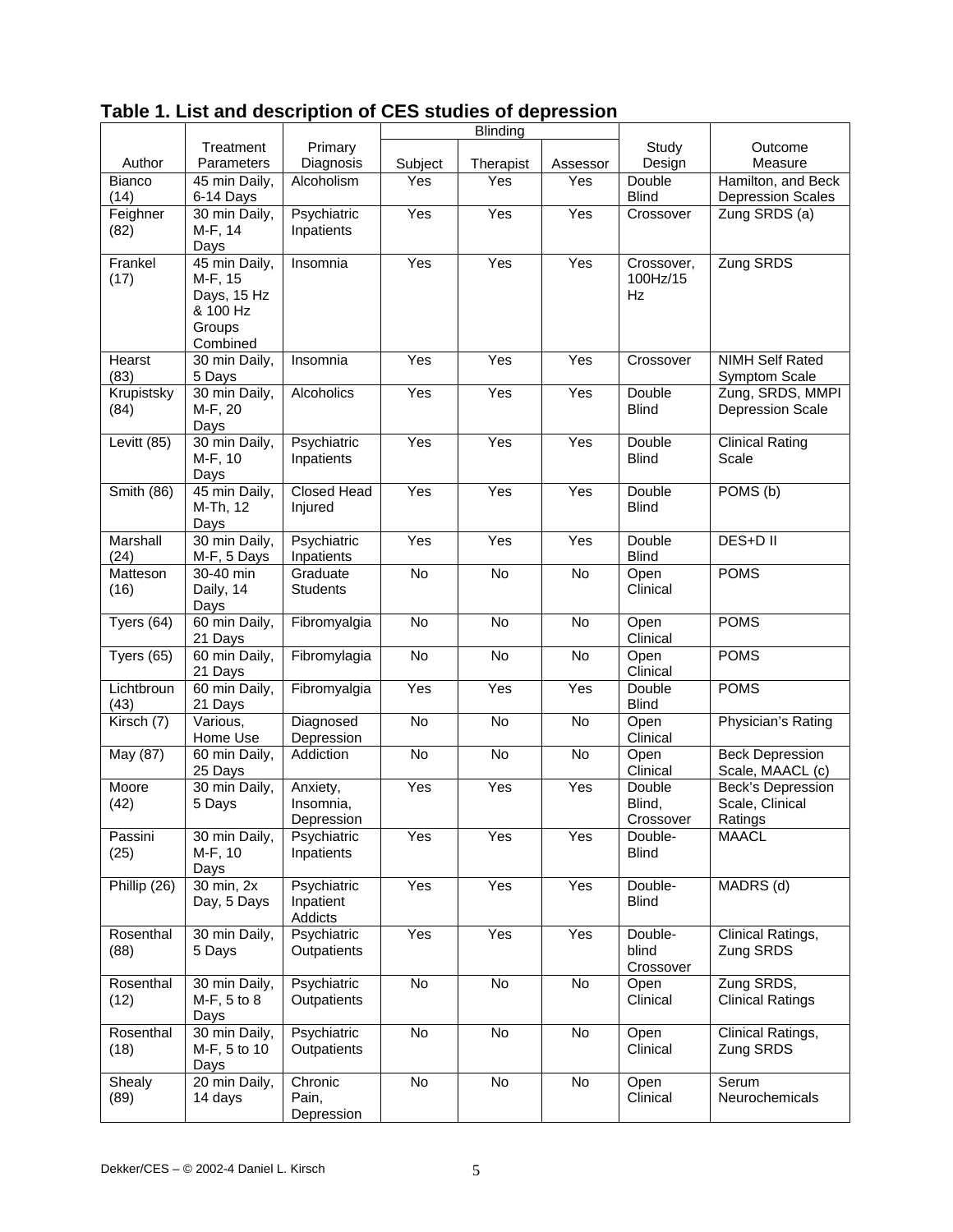| Smith (13)   | 40 min Daily,<br>M-F. 15<br>Davs | Inpatient<br>Alcoholics | Yes | No | Yes | Single Blind     | <b>POMS</b>              |
|--------------|----------------------------------|-------------------------|-----|----|-----|------------------|--------------------------|
| Smith $(11)$ | 45 min Daily,<br>21 Davs         | ADHD                    | No  | No | No  | Open<br>Clinical | IPAT Depression<br>Scale |

(a) Zung's Self Rating Depression Scale

(b) Profile of Mood States

(c) Multiple Affect Adjective Check List

(d) Montgomery and Asberg Depression Rating Scale

## **Table 2. Analysis of studies shown in Table 1**

|                 |                 | Number of Patients |                 |                                         |                |                |
|-----------------|-----------------|--------------------|-----------------|-----------------------------------------|----------------|----------------|
| Author          | <b>CES</b>      | Controls           | Total           | <b>Statistic Reported</b>               | <b>Results</b> | $Zr$ Score (a) |
| Bianco (14)     | 11              | $\overline{18}$    | $\overline{29}$ | % Improvement                           | $80\%$ (b)     | 1.099          |
| Feighner (82)   | $\overline{23}$ | $\overline{23}$    | $\overline{23}$ | % Improvement Zung SRDS                 | 17%            | .172           |
|                 |                 |                    |                 | % Improvement, Clinical Rating<br>Scale | 26%            | .266           |
| Frankel (17)    | 17              | 17                 | $\overline{17}$ | % Improvement                           | $0\%$          | .000           |
| Hearst (83)     | 14              | $\overline{14}$    | $\overline{28}$ | % Improvement                           | 73%            | .929           |
| Krupitsky (84)  | 10              | 10                 | $\overline{20}$ | % Improvement, Zung SRDS                | 23%            | .234           |
|                 |                 |                    |                 | % Improvement, MMPI                     | 32%            | .332           |
| Levitt (85)     | $\overline{5}$  | $\overline{6}$     | 11              | % Improvement                           | 25%            | .255           |
| Smith (86)      | 10              | 11                 | $\overline{21}$ | % Improvement                           | 30%            | .310           |
| Marshall (24)   | $\overline{20}$ | $\overline{20}$    | 40              | % Improvement                           | $0\%$          | .000           |
| Matteson (16)   | $\overline{32}$ | 22                 | 54              | % Improvement                           | 34%            | .354           |
| Tyers (64)      | $\overline{20}$ |                    | $\overline{20}$ | % Improvement                           | 35%            | .365           |
| Tyers $(65)$    | 60              |                    | 60              | % Improvement                           | 26%            | .266           |
| Lichtbroun (43) | 40              | $\overline{20}$    | 60              | % Improvement                           | 31%            | .321           |
| Kirsch (7)      | 69              |                    | 69              | Average % Improvement                   | 71%            | .887           |
| May (87)        | 15              |                    | 15              | % Improvement, Beck DI                  | 76%            | .996           |
|                 |                 |                    |                 | % Improvement, MAACL                    | 77%            | 1.02           |
| Moore (42)      | 17              | 17                 | 17              | % Improvement, Clinical Ass.            | 59%            | .678           |
|                 |                 |                    |                 | % Improvement, Self Rated               | 17%            | .172           |
|                 |                 |                    |                 | % Improvement, Beck DI                  | 5%             | .050           |
| Passini (25)    | 30              | $\overline{30}$    | 60              | % Improvement                           | 24%            | .245           |
| Phillip (26)    | 10              | 11                 | $\overline{21}$ | % Improvement                           | $0\%$          | .000           |
| Rosenthal (88)  | 11              | $\overline{11}$    | $\overline{22}$ | % Improvement, Clin Rating              | 64%            | .758           |
|                 |                 |                    |                 | % Improvement, Zung SRDS                | 21%            | .213           |
| Rosenthal (12)  | $\overline{9}$  |                    | $\overline{9}$  | % Improvement, Clin Rating              | 38%            | .400           |
|                 |                 |                    |                 | % Improvement, Zung SRDS                | 29%            | .299           |
| Rosenthal (18)  | $\overline{12}$ | 6                  | $\overline{18}$ | % Improvement, Clin Rating              | 56%            | .633           |
|                 |                 |                    |                 | % Improvement, Zung SRDS                | 37%            | .388           |
| Shealy (89)     | 34              | $\overline{14}$    | 48              | % Improvement                           | 50%            | .549           |
| Smith $(13)$    | 36              | 36                 | $\overline{72}$ | % Improvement                           | 67%            | .881           |
| Smith (11)      | $\overline{23}$ |                    | $\overline{23}$ | % Improvement                           | 32%            | .332           |
| Total           | 826             | 306                | 1075            | Mean                                    | 38%            | .437           |
|                 |                 |                    |                 | Mean Effect Size                        |                | $r = .41$      |
|                 |                 |                    |                 | N Weighted Effect Size                  |                | $r = .53$      |
|                 |                 |                    |                 | Heterogeneity $X^2 = 3.11$ ,            |                |                |
|                 |                 |                    |                 | $Df = 31$ .                             |                | n.s.           |
|                 |                 |                    |                 | Standard Error of the Mean =            |                |                |
|                 |                 |                    |                 | 0.31                                    |                |                |

(a) From Fisher Tables of r to  $z<sub>r</sub>$  transformation (Edwards, 1964)

(b) Percent change equals r, from the binomial effect size distribution From Wolf, 1986, p33.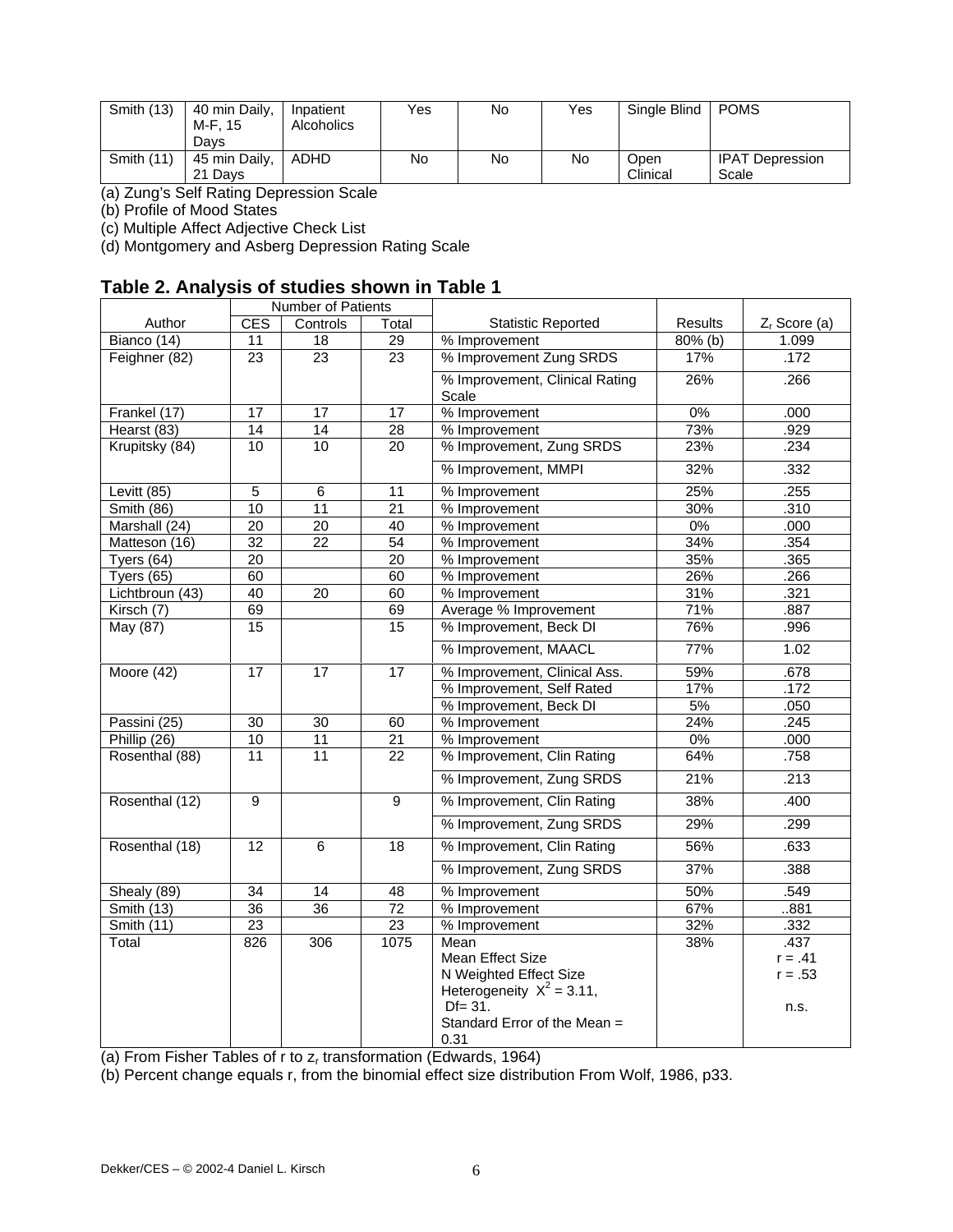While all studies that could be easily found are included in the analysis above, some comments on specific studies are indicated. For example, Frankel's study, which found no positive effect from CES treatment, virtually stands alone in the CES literature and has been puzzling reviewers for three decades as of this writing. (17) His was basically a sleep study in which he included the Zung Self Rated Depression Scale to measure depression, and found no changes whereas Rosenthal routinely did find changes on that scale in his CES studies. (18) Frankel used the Taylor Manifest Anxiety Scale to measure anxiety, and found no changes among his patients whereas other CES researchers did. (19) He also measured 24 hour urinary ketosteroids and found no changes among his CES treated patients whereas Briones did. (20) He utilized overnight EEG measures in his sleep laboratory to measure sleep and found no changes, whereas Weiss obtained very good sleep changes on every EEG area measured. (21)

There were a couple of notable methodological issues in Frankel's design and analysis. First, while others had studied CES at a single frequency, usually 100 Hz, Frankel stated in his methods section that he studied both 100 Hz and 15 Hz, "…in order to study any differences in effects between these two types of CES treatments." He then proceeded to use a crossover design in which half of his 17 patients received 100 Hz while the other half received 15 Hz for 15 days. Then he crossed them over so that the patients who had received 100 Hz now received 15 Hz for the next 15 days, and vice versa. Obrasov, whom he quoted in his discussion, but not on this topic, and the present authors, have warned researchers against crossover studies due to the tendency of CES patients to continue to improve following treatment, thus muddling study results in crossed over controls. (22) But Frankel did do a crossover design, and in his statistical analysis did one of the strangest things to be found in the CES literature to date: He combined scores from both the 100 Hz group and the 15 Hz group in his pre study to post 15 day study analysis, then combined them again in his post 30 day study analysis. That is, he did not analyze his data "in order to study any differences in effects between these two types of CES treatments," rather he combined two different treatment parameters as if making the assumption that they had similar effects, and found no effect at all.

Perhaps most important to understanding what happened in his study is his CES treatment procedure in which, "the operator slowly increased the current to the maximum level compatible with the subjective comfort." One of the present authors did a study in which he turned the current up high to the maximum level of patient comfort in one group, very low (below 20 microamperes) in another group, or allowed the patients to set the current level to their sensation level, then back it down to just below the sensation level. It was noted that when the patients who chose their own intensity setting were matched with the high intensity preset group the results were striking. Marked improvement occurred in the first group of patients in every category of measurement, while the high setting patients remained about the same throughout. The conclusion was that while a high intensity setting might be beneficial to some patients, it may be detrimental to approximately the same number of other patients, so the best strategy apparently is to let the patient determine his own current setting at the beginning of each session. (23) That is, the high intensity group responded exactly like Frankel's group and also did not replicate any other CES findings in the literature.

Marshall lost control of his study in which both the controls and the CES treated patients improved significantly, most likely because they were inpatients all of whom where on psychoactive medication. (24) Passini had the identical problem with his VA hospital inpatients, and while he reported treatment effects for his CES treated subjects, the controls can be seen to have improved to a similar extent. (25)

Phillip was studying the drug abstinence syndrome in depressed patients in whom he abruptly discontinued all psychoactive medications to prepare the patients for electroshock therapy. (26) They were still depressed after 5 days of 30 minute treatments. This was similar to findings in other addiction literature in which 14 to 21 days are generally required to relieve post substance withdrawal depression.

If the effect sizes from all of the studies less the four noted above, are combined, the non-weighted effect size becomes .45, the effect size weighted for number of subjects in each study becomes .57 and the standard error of the mean effect size drops to 0.06. Keep in mind that these are r calculated effect sizes in which .50 is considered high.

Another source of information that has not appeared in the literature is that gained by an analysis of self reported improvement by patients when submitting their warranty card. On the warranty cards supplied with the purchase of Alpha-Stim CES technology (Electromedical Products International, Inc, Mineral Wells,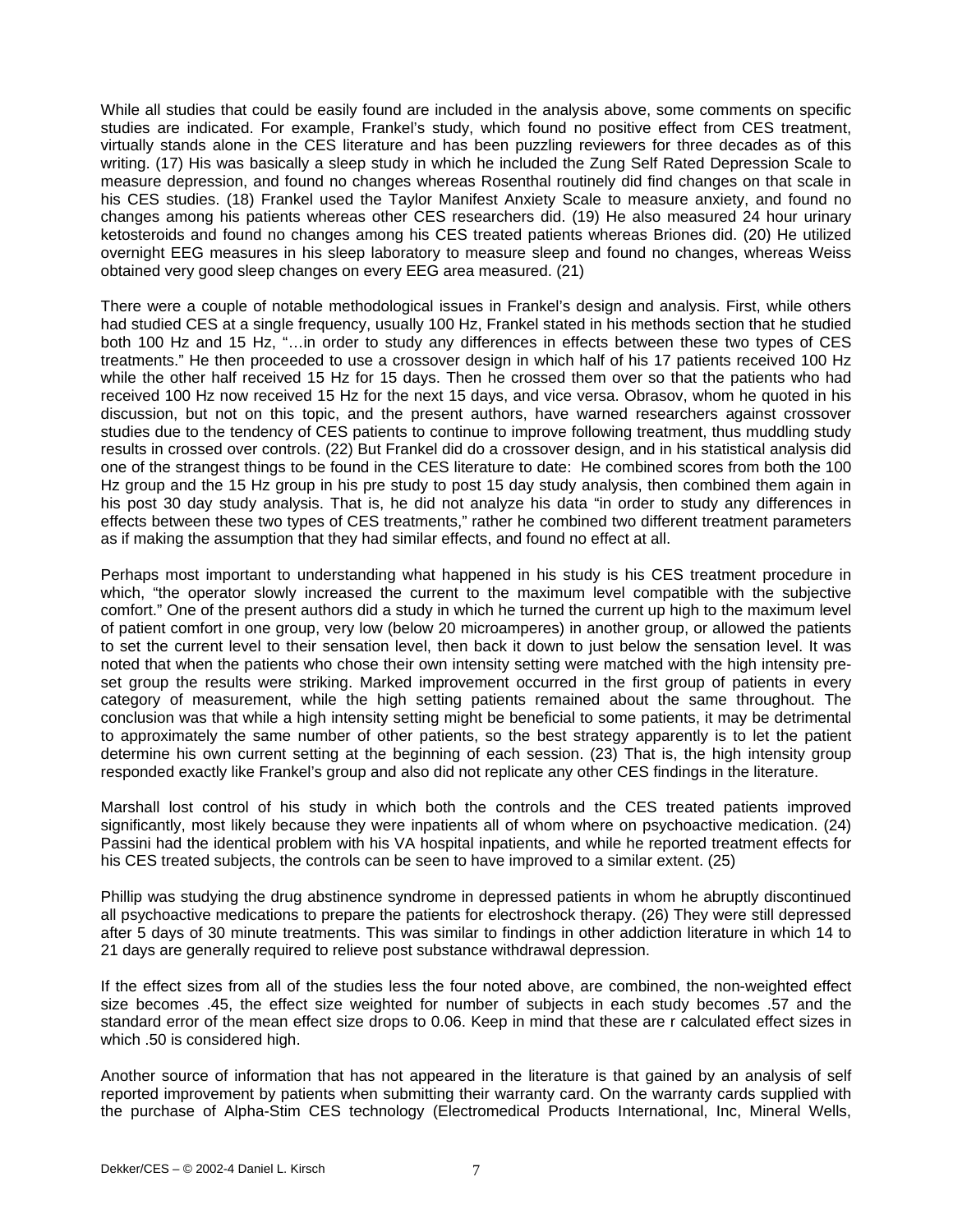Texas 76067, USA; www.alpha-stim.com), there is a survey form in which the patient can volunteer information regarding the treatment diagnosis, the length of time the device has been used to date, and the treatment results. While most patients don't send in warranty cards, the company has a return for credit policy for patients buying the device and not receiving benefit. Since the cost is not always covered by insurance, and fewer than 1% of the units are returned for refund, it is assumed that the vast majority of purchasers feel they are receiving benefit from the treatment, even though they do not remit their warranty card. Three hundred warranty cards of depressed patients have been received since initializing the survey. When these were analyzed, it was found that the average age of the respondent was 47 years, 62% were females, and they reported an average improvement of 58%, which can be translated directly from the binomial effect size distribution as an effect size of .58 This is very much in line with the overall .57 effect size of the research (excluding the four questionable studies discussed above) and would seem to add additional confirming value to the CES literature.

As noted above, the study designs have varied widely in terms of the scientific controls employed, and many modern day reviewers tend to ignore less well controlled studies, scrutinizing more closely the results only of those that employ a double blinded protocol. After many years of evaluating multiple studies, Glass and his colleagues are reported to have presented convincing evidence that in the typical meta-analysis there is no strong relation between the quality of the study and the average size of the effect obtained. If anything, the effect sizes tend to be higher in both the less well controlled and the most strongly controlled, with other effect sizes falling toward the middle. (27)

Another question often arises regarding the type of depression that responds to CES treatment. Most readers will recall the internecine struggles that have gone on regarding the diagnosis of depression in its various forms over the past 30 plus years that CES has been in clinical use in America. The various forms of depression that may be present have often centered diagnostic attention, as has the various levels of depression that may be involved in a given group of patients. Clearly there is some distinction between a patient who "feels blue" and a patient experiencing psychotic depression, though whether that distinction is of a physiological nature or whether the two are only at different points along a continuum is sometimes still debated.

Since no type of deliberate selection factor was reported to be at work in any of the above studies, it may reasonably be assumed that CES was an effective treatment regardless if it was used as a treatment of addicts undergoing the depression of the substance abstinence syndrome, or in those patients who were hospitalized for inpatient treatment of their depression; from the depression that accompanies the difficult stressful studies of graduate students, to that accompanying the often times debilitating attention deficit hyperactivity disorder (ADHD) syndrome (see primary diagnosis of patients given in Table 1).

Another consistent finding is that in none of the studies reported above was there any significant negative side effects reported from the use of CES in the treatment of depression. The clinical staff of at least one addiction treatment center are known to have followed up CES treated inpatients for from 12 to 14 months, and none of them reported an addicting or habit forming response to the use of CES in this strongly addictive population. (28) Similarly an 18 month follow up of ADHD patients who had been treated with CES and who still owned and could use their CES device during that period, showed both no apparent continuing dependence on the devices or any sign of negative effect from having used them over that period of time. (11)

#### **B. Anxiety**

This section presents a review of more than 40 published studies of anxiety, plus the results of a survey of 47 physicians who evaluated its effectiveness as a treatment for anxiety and stress in 500 of their patients. An analysis is also given of perceived treatment effects from surveys on warranty cards submitted by 500 patients who had been prescribed CES units for the treatment of their anxiety, and/or anxiety related disorders.

The recommended research protocol for the treatment of anxiety with the various CES devices is typically to apply CES for one hour each day for two to three weeks, with the patient determining the comfortable stimulation intensity. By the end of the first week or two presenting symptoms have usually subsided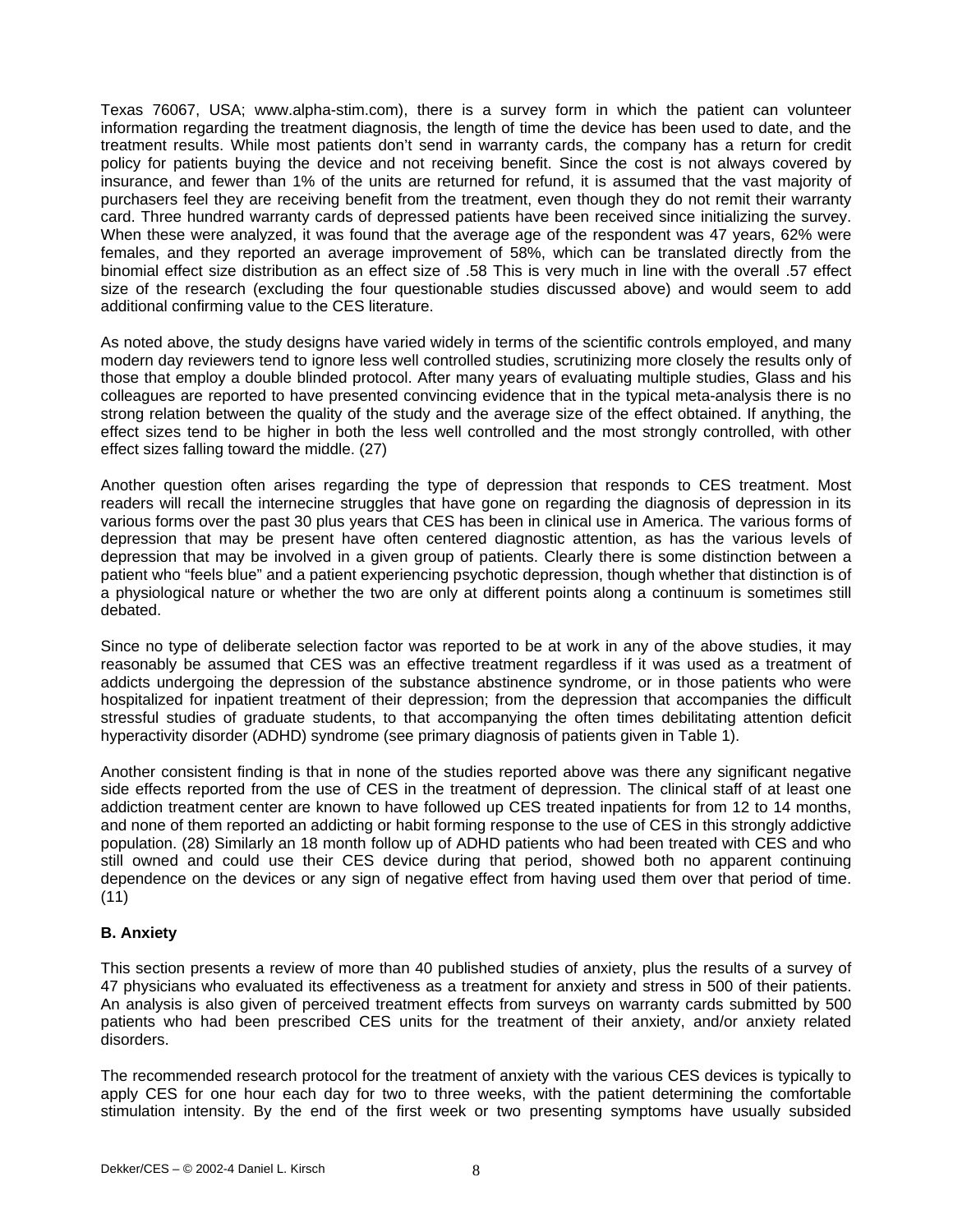significantly or resolved completely in the vast majority. Four studies (all using Alpha-Stim CES) support the effectiveness of managing anxiety during a single treatment session making it an efficient anxiolytic therapy in dentistry and other procedures. (5, 29-31)

Among the more than 40 CES studies of anxiety published in the U.S.A., few reported the required means and standard error of the means that were required in the early days of meta-analyses for such studies. Meta-analyses were performed, however, at the University of Tulsa by O'Connor, and by Klawansky at the Department of Health Policy and Management, Harvard School of Public Health. (32,33) Both concluded that CES was unquestionably effective for the treatment of anxiety.

In the very early days of CES treatment in the U.S.A., it began to be used for treating the substance abstinence syndrome in which patients suffering from various addictive substances suffered intensively from anxiety, depression and sleep disturbance. Because that group has proven susceptible to cross addiction to psychoactive medications, and because they are also more resistant to the effects of such medications than are non addicted patients, CES soon became a treatment of choice in both inpatient and outpatient treatment programs for this group of patients. (13,14,19,28,34)

In 1976, the United States Congress passed the Medical Device Amendments Act, giving FDA control over medical devices. Subsequently, the FDA called CES manufacturers before its Neurology Panel in 1978, and the Panel recommended that CES be approved immediately for the treatment of anxiety in addiction patients. They recommended that it be called back later to assess the several other uses that had become apparent in the published literature. The FDA decided to leave CES on the open market in its grandfathered status, for the treatment of anxiety, depression and insomnia, the continuing approved treatment labels for CES as of this writing.

In the mid-1990s, a researcher polled 47 physicians to ascertain treatment results of 500 patients for whom the physicians had prescribed Alpha-Stim CES treatment. The physicians reported that among 349 previously treatment resistant anxiety patients, 94% had achieved significant improvement in their anxiety symptoms with the use of CES. (7)

Recently, self report records of 500 patients suffering from various anxiety states were analyzed to see how they rated the effects of CES treatment on their symptoms. As noted above, patients whose physicians prescribe the Alpha-Stim CES device are provided survey forms on warranty cards in which they can volunteer information regarding their diagnosis, the length of treatment prior to submitting the card, and their self evaluation of the treatment results.

From more than 3,000 warranty cards most recently submitted, as of the Spring of 2002, the cards of 500 anxiety patients were selected for evaluation, in the order they were received. Of the 500 cards selected, 311 (62%) were submitted by female patients. The ages ranged from 3 years to 89 years of age with the breakdown as shown in Table 3, where it can be seen that patients were prescribed treatment with CES throughout the life span, with the majority falling between the ages of 40 and 59. Patients rated their improvement in each of the improvement categories provided, as shown in Table 4.

|  |  |  | Table 3. Age range of patients using Alpha-Stim CES, reported on warranty cards |
|--|--|--|---------------------------------------------------------------------------------|
|--|--|--|---------------------------------------------------------------------------------|

| Aae<br>Range | -19<br> | ററ<br>ററ<br>∠∪-∠⊍    | חר<br>. ٥٥<br>•აყ<br>- - UC | 40<br>J-49 | -59<br>$50 -$ | 60-69                | $70 -$<br>.79 | 80-89     |
|--------------|---------|----------------------|-----------------------------|------------|---------------|----------------------|---------------|-----------|
| Number       |         | $\sim$ $\rightarrow$ | 69                          | 159        | 110<br>ت.     | r o<br>◡∠            | n n<br>ັບ     |           |
| Percent      | ∠.6%    | 4%                   | 3.8%<br>$\sim$              | .8%<br>ົາ  | 23.8%         | 4%<br>$\overline{a}$ | $6.5\%$       | 7%<br>. . |

#### **Table 4. Treatment outcome following Alpha-Stim CES treatment of anxiety**

| provement<br>Imc            | None     | 24%     | 49%<br>つに<br>້       | '4%<br>50 | 75<br>100%    | $\cdot$<br>$(25% +$<br>- -<br>Significant |
|-----------------------------|----------|---------|----------------------|-----------|---------------|-------------------------------------------|
| -<br>₹eportina<br>N.<br>. . | <u>_</u> | ົ<br>UJ | $\overline{ }$<br>ιU | 56        | $\rightarrow$ | ,,,                                       |
| %<br>Reporting              | 5%       | 13%     | 22%                  | 31%       | 29%           | 82%                                       |

Many of the cards were sent in following one or two days of treatment, but several were sent in following 12 months of treatment and two were sent in following 156 weeks of treatment. When a correlation was run between the length of treatment and the results of treatment, it was found that while some patients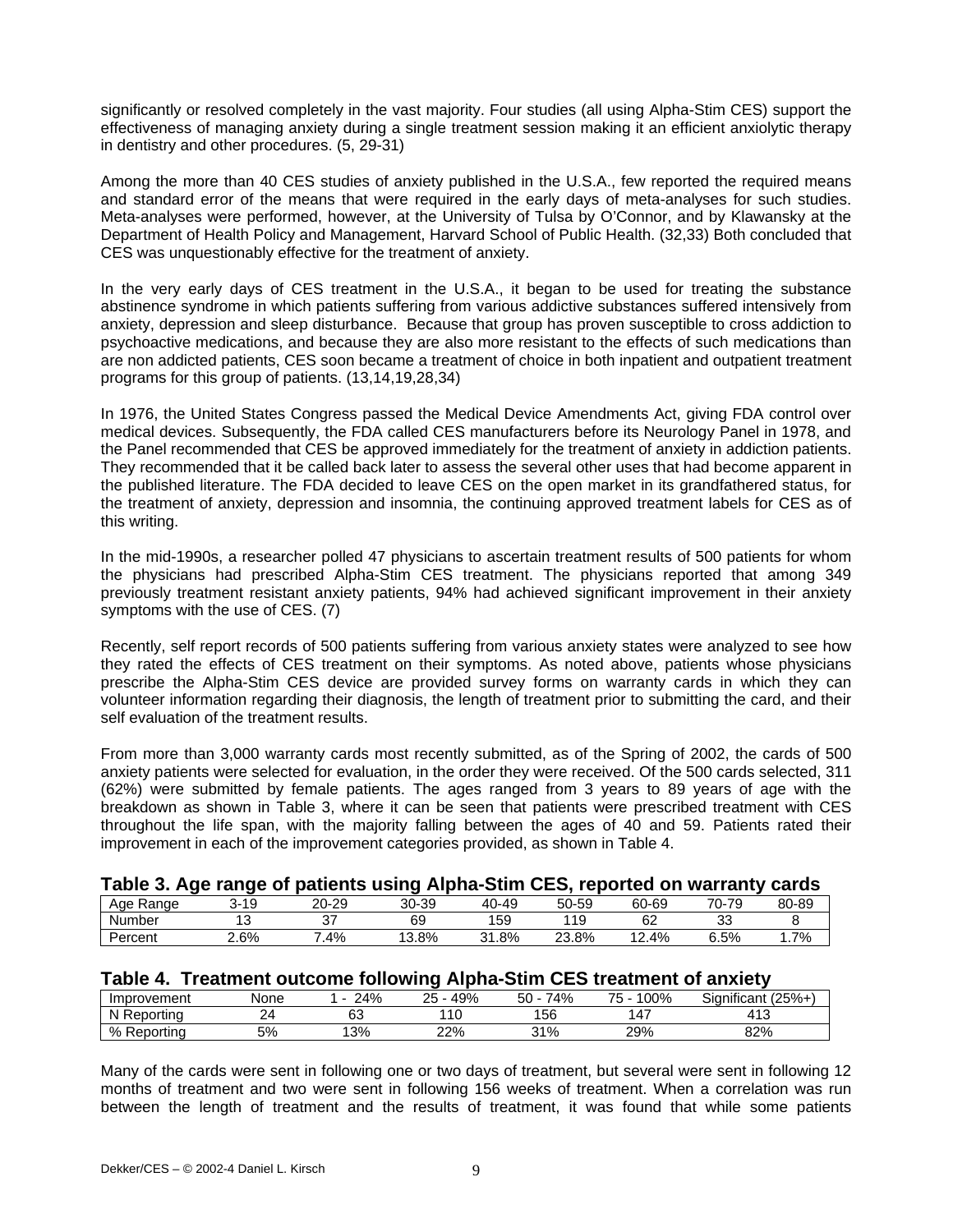responded at the 100% improvement level within the first week, and at least two patients had received no treatment benefit from three months of treatment, there was an overall correlation of .63 between the length of CES use and improvement in anxiety, which had strong statistical significance (p<0.001).

While 473 of the cards analyzed listed anxiety as the primary diagnostic factor, 27 listed stress, but did not name anxiety as such. Another 27 listed both stress and anxiety. For purposes of this evaluation, stress and anxiety were combined. Only 175 (35%) listed anxiety alone, while 100 (20%) listed anxiety and depression, 195 (39%) listed anxiety and pain, and 30 (6%) listed anxiety and sleep problems. In addition, many listed other anxiety related states and those, along with their self rated treatment results are shown in Table 5.

| Anxiety         |            |             |           |               |             |             |
|-----------------|------------|-------------|-----------|---------------|-------------|-------------|
| Related         | Number     |             |           | Weeks         | Mean        | Significant |
| <b>State</b>    | Responding | Age Range   | % Females | Treated       | Improvement | Improvement |
| Panic           | 14         | $30 - 69$ . | 50%       | $0.14 - 52$   | 45%         | 42%         |
| <b>Disorder</b> |            | Mean = $49$ |           | Mean = $9$    |             |             |
| <b>OCD</b>      | 5          | $13 - 41.$  | 60%       | $1 - 16.$     | 68%         | 100%        |
|                 |            | Mean = $27$ |           | Mean = $6.25$ |             |             |
| <b>Bi-Polar</b> | 9          | $33 - 61$   | 89%       | $3 - 24$ .    | 71%         | 88%         |
|                 |            | Mean = $49$ |           | Mean = $10$   |             |             |
| <b>PTSD</b>     | 8          | $39 - 58$ . | 63%       | Mean = $9$    | 55%         | 71%         |
|                 |            | Mean = $51$ |           |               |             |             |
| Cognitive       | 23         | $7-65.$     | 61%       | $.14 - 52,$   | 62%         | 81%         |
| <b>Problems</b> |            | Mean = $37$ |           | Mean = $9$    |             |             |
| (ADHD)          |            |             |           |               |             |             |
| Phobias         | 9          | $31 - 72.$  | 78%       | $.29 - 24,$   | 49%         | 60%         |
|                 |            | Mean = $52$ |           | Mean = $8$    |             |             |
| Total           | 54         | $7 - 72.$   | 63%       | $.14 - 52.$   | 64%         | 73%         |
|                 |            | Mean = $37$ |           | Mean = $9$    |             |             |

|  |  |  |  | Table 5. Analysis of treatment outcome for treatment of anxiety related states |
|--|--|--|--|--------------------------------------------------------------------------------|
|--|--|--|--|--------------------------------------------------------------------------------|

The figures shown in Table 5 include many patients who had their CES device for a week or less. On further inspection of the data for the group reporting panic disorder, it was found that those who had used CES for three weeks or less reported insignificant treatment results, while those using it ten weeks or more reported a 99% remission of symptoms. When the treatment times for the combined group shown in Table 5 were examined, it was found that those using CES one week or less prior to submitting their warranty card reported an average 49% improvement, while those using CES from two to three weeks reported a 62% gain, and those using it four weeks or more reported 64% improvement. Among the last group of patients who had their CES device for four weeks or more, 81% claimed significant treatment response of 25% or greater, the outcome standard commonly used in medication studies.

The treatment effect size, evaluated as the binomial effect size, is equal to the percent improvement claimed, and as shown in Tables 4 and 5, the mean effect size for all 500 patients reporting was .62. When the smaller groups of patients with special types of anxiety related disorders was broken out, the effect size among those suffering from panic disorder was .45, that of obsessive compulsive disorder (OCD) patients was .68, those with bi-polar disorder .71, and for post traumatic stress disorder (PTSD) .55, ADHD .62, and phobias .49. The overall mean effect size for the combined smaller groups was .64. Those can be compared with the standard r rated effect size ratings of .10 for small, .30 for medium and .50 for large. (27)

In summary, there has now been four decades of experience with CES in the U.S.A. as a non medication treatment for anxiety, yet it has never reached mainstream status as the treatment modality of choice by members of the medical and allied professions. That is most likely due to the fact that no U.S. medical school teaches CES treatment as part of its curriculum, and none of the seven or eight CES companies in the U.S.A. has had sufficient staff to visit physicians' offices in the ubiquitous manner of pharmaceutical representatives. Therefore, there has been no post graduate inservice or updating of physicians regarding the literature on CES as a treatment modality except via the rare lecture at continuing medical education conferences.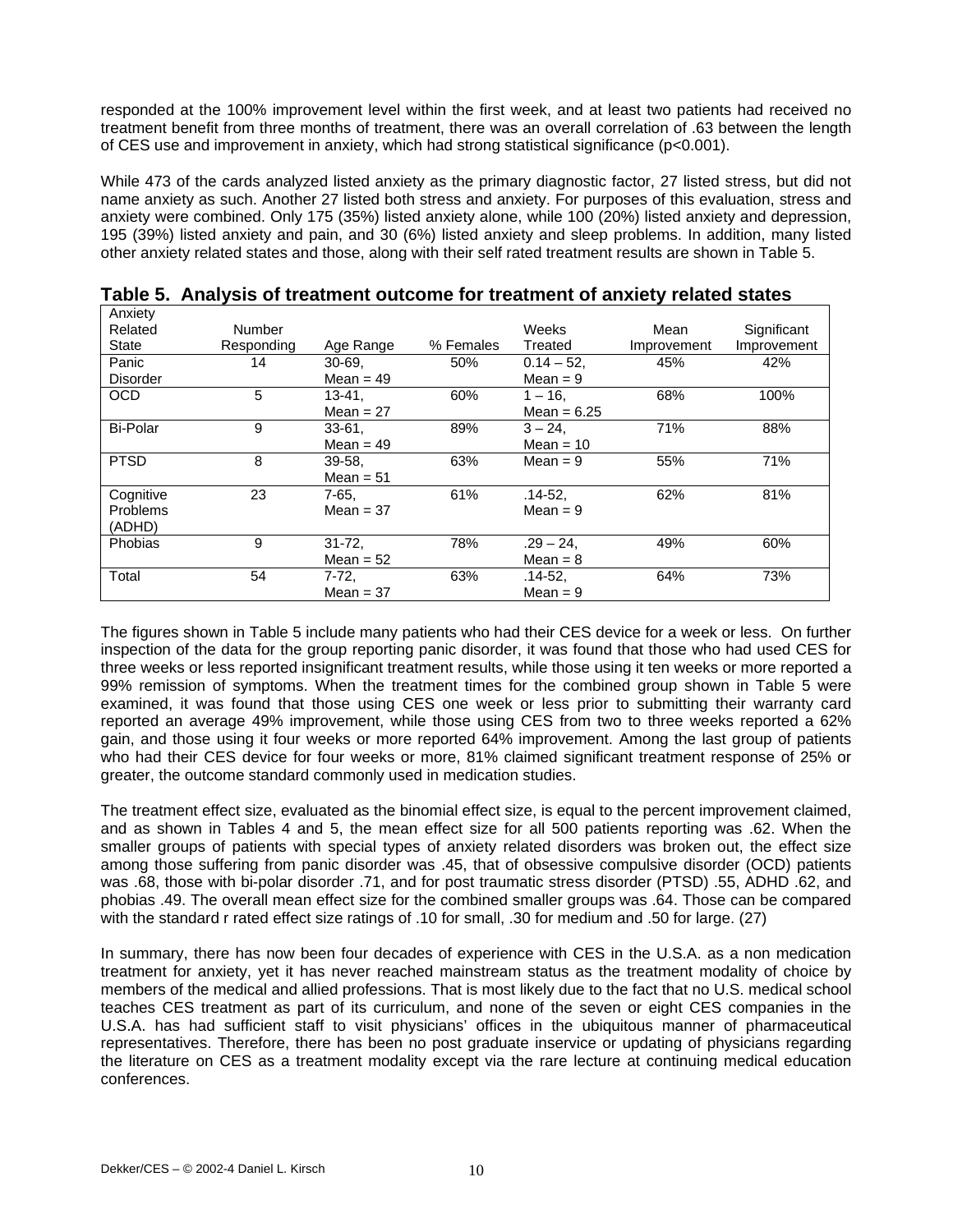Nonetheless, when physicians who had prescribed CES were asked, those responding were enthusiastic about its effectiveness, as are the great majority of CES experienced patients themselves, as reported on their warranty card survey forms.

Also noteworthy is that among the more than 4,541 patients who have been involved in CES studies in the U.S.A., and among the 500 patients who submitted the warranty cards reported here, there has been no significant, negative side effect reported from the use of CES. Or as the National Research Council reported to the FDA when asked to evaluate the safety of CES, "Review of these reports reveals that significant side effects or complications attributable to the procedure are virtually nonexistent." (35) Rosenthal agreed, stating that, "As a substitute for medication, CES has several advantages. It is possibly more effective. It avoids the common medication side effects as well as problems of medication abuse, incorrect dosage, and suicidal and accidental overdoses. (36)

## **C. Insomnia**

This section presents the results of published insomnia data, plus data derived from patient self reports. Twenty-one insomnia studies in which CES was used as the treatment variable were meta-analyzed. While a diversity of research protocols, numbers of patients studied, and measurement strategies employed were found among the studies, an analysis of heterogeneity indicated that those factors did not significantly contaminate the results, which found a mean effect size of  $r = .62$  and a combined probability estimate of significance of the changes in pre treatment to post treatment mean = .0018.

Employing electrical stimulation to improve sleep began some years ago when Christian Gottlieb Kratzenstein, a 20 year old student attending Krueger's medical lectures in Halle, Germany in 1743 was so impressed by Krueger's lectures on electrical therapy that he wrote a report on it. (37) He had decided to try this new electrotherapy on himself, and was astonished when it permitted him to sleep better.

While electricity has been used off and on to treat insomnia since then, the treatment attracted substantial enthusiasm beginning in 1954 when Russians, then other Europeans began to explore it scientifically. They examined the possibility of turning down the electrical stimulation level from that used in electroanesthesia, which had, earlier, been reduced from that used in electroconvulsive shock therapy, to a level that would induce natural sleep in their patients. Their new technique was named electrosleep, and was intended to replace sleep medications and their numerous negative side effects, not the least of which was the addictive properties of many of them. (38) Electrosleep treatment quickly spread around the world, arriving in the U.S.A. in the early 1960s.

The clinical intent was that electrosleep treatment should induce sleep immediately when the current was applied to the patient's head, and that the patient should remain asleep naturally, once the induced sleep was begun. That did not appear to be happening, however, so many of the earliest clinical studies of electrosleep in the U.S.A. were concerned with discovering the stimulus parameters that would induce sleep in patients. The pulse rates were varied from less than one per second to thousands per second, while the pulse duration was varied from microseconds to continuous. The stimulus intensity was varied from just a few microamperes to several milliamperes, while the shape of the pulse wave was varied from sinusoidal to modified square to a modified sawtooth wave, and so forth. (39-41)

As the treatment arrived in the U.S.A. from Europe, the electrodes were placed over each closed eyelid in front of the head and the mastoids in back of the head. (38) Later, because of the discomfort from the pressure on the eyelids and the temporarily distorted vision patients typically experienced immediately following their removal, researchers began to place the frontal electrodes just above each eyebrow while the rear electrodes remained on the mastoids. (42) Still later, the electrodes were placed on the mastoid process just behind each ear only, so that the stimulus current now went from side to side across the head instead of from front to back. (28) That placement is still used in the U.S.A., but the most recent placement to enhance efficacy and convenience is on each ear lobe via ear clip electrodes. (43)

EEG studies soon followed, when no treatment strategy could be found that would reliably induce sleep in the patients. The EEG studies were to see what, if anything, happened when electrosleep current was applied across a patient's head. The first study was designed to see if there were any sleep changes in the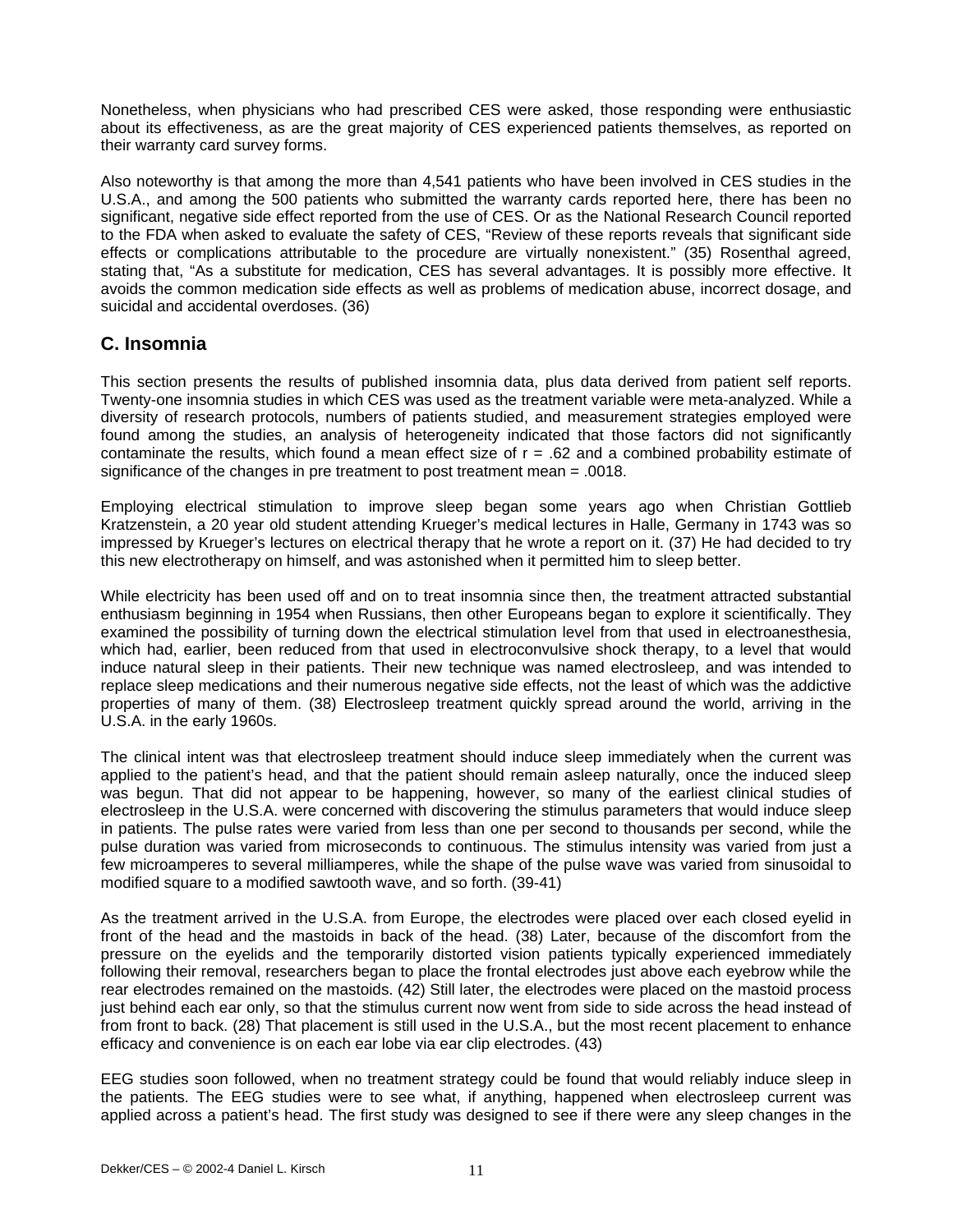EEG. There were none. Some patients slept when in the treatment condition and some slept when in the control condition, while the rest never slept during any phase of the study. (3)

Another EEG study found that one 30 minute electrosleep treatment per day for five days yielded slower EEG frequencies with increase amplitude in the fronto-temporal areas in all of the patients. Most also showed increased quality and quantity of alpha with increased amplitude in the occipital-parietal leads. (44)

Itil and his colleagues gave 10 volunteers two days of CES and two days of sham CES in a crossover design. They found that the patients who exhibited no decrease of vigilance when CES was off also showed no significant changes in vigilance when CES was on. Those who showed a slight-to-moderate drowsiness during the off recording did show a slight-to-moderate sleep pattern when the CES was on. (45)

What the researchers did find was that while they could not induce sleep in the laboratory, with one exception they all found that CES was associated with patient reports of better sleep at night. One EEG study that was deliberately done during evening hours in a sleep laboratory, simply allowed patients who had been diagnosed with insomnia to sleep in their usual way in the university sleep laboratory while having their EEG monitored. Five patients were given actual subsensation CES treatments 30 minutes a day for 10 days, and five were given sham treatments. On subsequent monitoring of their EEG pattern it was found that patients receiving actual treatment went to sleep faster when "their head hit the pillow," spent more time in stage IV sleep during the night, had fewer awakenings during the night, went back to sleep sooner when they did awaken in the night, and reported a significantly more restful and restoring sleep upon awakening the next morning than did the sham treated subjects. (21) That study and others found that those results still held up and in some areas even improved somewhat following a two year follow up period. (46)

Soon a growing number of researchers discovered that electrosleep not only ensured sound, restful sleep for patients suffering from insomnia, but effectively treated stress in the process, as measured by various psychological measuring scales of depression and anxiety. Importantly, it was found that the stress measures, including the patients' sleep patterns, improved whether or not the patient slept during the treatment. (4)

In addition to more than 20 studies, all of which were published in peer reviewed science journals, in the mid 1990s, a physician's survey was conducted in which physicians were asked to rate the sleep response of their insomnia patients from Alpha-Stim CES treatment. The physicians rated overall sleep improvement in 135 patients as 79%. Only 12% were rated as not improved, and 9% as insignificant improvement. (7)

More recently, as part of a larger study, 140 CES warranty cards that had been sent in by insomnia patients following a minimum of three weeks of treatment were analyzed to assess their perception of its effectiveness in the treatment of their sleep disorder. (47) As noted above, patients who submit warranty cards can volunteer information regarding their medical diagnosis. Among the persons who listed insomnia as a major diagnosis were those who also included other areas of stress such as anxiety or depression, while still others also listed pain as a major accompanying symptom. The results were broken down into several sub categories and are shown in Table 6.

| Diagnosis          | N   | % Females | Age           | Weeks Used   | Improvement |
|--------------------|-----|-----------|---------------|--------------|-------------|
| Insomnia only      | 32  | 59%       | $3 - 81$ yrs  | $0 - 52$ wks | $0 - 99%$   |
| Range              |     |           | 47.86 yrs     | 6.79 wks     | 75 - 99%    |
| Average            |     |           |               |              |             |
| Insomnia + Anxiety | 41  | 59%       | $24 - 86$ yrs | $1 - 28$ wks | $0 - 100\%$ |
| and/or Depression  |     |           | 49.37 yrs     | 5.71 wks     | 75 - 99%    |
| Range              |     |           |               |              |             |
| Average            |     |           |               |              |             |
| Insomnia + Pain    | 67  | 78%       | $21 - 85$ yrs | $0 - 78$ wks | 1% - 99%    |
| Range              |     |           | 50.66 yrs     | 9.68 wks     | 75 - 99%    |
| Average            |     |           |               |              |             |
| Total Insomnia     | 140 | 68%       | $3 - 86$ vrs  | $0 - 78$ wks | $0 - 100\%$ |
| Range              |     |           | 49.66 yrs     | 7.95 wks     | 75 - 99%    |
| Average            |     |           |               |              |             |
| Mean Effect Size   |     |           |               |              | $R = .87$   |

## **Table 6. Patient's self reported results from using CES for insomnia**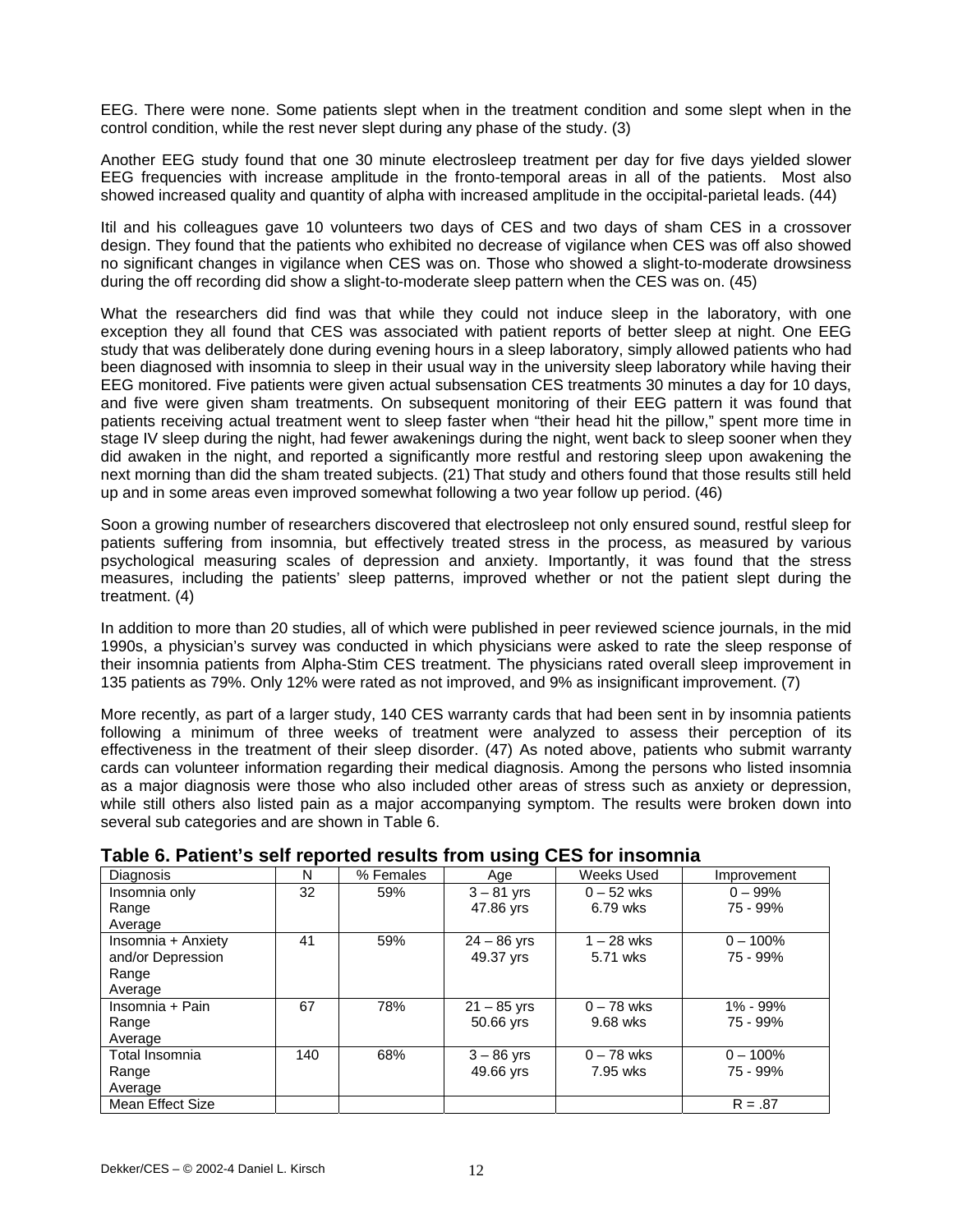It can be seen that fewer than a fourth (23%) of the patients listed insomnia as their only symptom. A slightly larger group (29%) listed insomnia in combination with anxiety and/or depression as accompanying symptoms, while the largest group (48%) listed pain as their most severe accompanying symptom.

It is of interest that while the second, more stressed group used their CES device almost six weeks before reporting, the pain group used theirs 10 weeks on average before sending in their cards. While one might assume that the longer the patient used the unit, the better the response they would have, that does not appear to be the case. The majority of patients, no matter what category the fell into, claimed 75 to 99% improvement, and this improvement did not appear to be correlated with the length of time used.

The effect size, in this case, is a measure of the percent improvement in their sleeping pattern reported by this group of patients suffering from insomnia. The average r effect size from this sample was .87. As stated earlier, that compares quite favorably with Cohen's guidelines for small (r=.10), medium (r=.30) and large (r=.50) treatment effect sizes. (27)

A word should be said about warranty cards. As with most things one buys, most people, including patients suffering from insomnia, do not send in warranty cards. Among those who do, the vast majority do not volunteer information about their diagnosis and treatment outcome. So this can not be construed to be a random sample of the population of insomnia patients who use CES devices to treat their disorder.

On the other hand, as noted above, in the majority of cases if a patient uses a CES device and does not get substantial relief from symptoms within 30 days, the unit can be returned for a refund. Since prices for CES units can vary up to nearly \$1,000, there would be a strong incentive for patients to return their units if they found them to be ineffective, and yet fewer than 1% of all Alpha-Stim CES devices sold are returned by the purchaser. That lends credibility to the idea that the summary found in Table 6 is a fairly accurate reflection of patients' perception of the results of CES treatment of insomnia.

Table 7 gives a synopsis of 21 studies that have been published in the peer reviewed scientific literature (one in an edited book), plus the analysis reported just above. The studies were completed over a 30 year period and involve a total of 940 patients. None reported significant negative side effects during or following any study.

|            |            | <b>Number Patients</b> |          |               |           | Blinding  |            |              |             |
|------------|------------|------------------------|----------|---------------|-----------|-----------|------------|--------------|-------------|
|            |            |                        | Total    | Primary       |           |           |            | Study        | Outcome     |
| Author     | <b>CES</b> | Sham                   | Analyzed | Diagnosis     | Patient   | Therapist | Assessor   | Design       | Measure     |
| Feighner   | 10         | 9                      | 19       | Insomniacs    | Yes       | No.       | <b>Yes</b> | Crossover    | Global      |
| (82)       |            |                        |          |               |           |           |            | 2 wks/2      | Rating      |
|            |            |                        |          |               |           |           |            | wks          | Scale       |
| Flemen-    | 28         | None                   | 28       | Insomniacs    | <b>No</b> | <b>No</b> | <b>No</b>  | Open         | Clinical    |
| baum (90)  |            |                        |          |               |           |           |            | Clinical     | Rating      |
|            |            |                        |          |               |           |           |            |              | Scale       |
| Frankel    | 17         | 17                     | 17       | Insomniacs    | <b>No</b> | <b>No</b> | <b>No</b>  | Crossover    | Psychology  |
| (17)       |            |                        |          |               |           |           |            | $3$ wks/ $3$ | Tests/      |
|            |            |                        |          |               |           |           |            | wks          | Biochem.    |
| Gomez      | 14         | 14                     | 28       | Drug          | Yes       | <b>No</b> | <b>No</b>  | Single       | <b>PRN</b>  |
| (19)       |            |                        |          | Abstinence    |           |           |            | <b>Blind</b> | Medication  |
|            |            |                        |          | Syndrome      |           |           |            |              |             |
| Hearst     | 14         | 14                     | 28       | Insomniacs    | Yes       | No        | No         | Single       | Clinical    |
| (83)       |            |                        |          |               |           |           |            | <b>Blind</b> | Rating      |
|            |            |                        |          |               |           |           |            |              | Scale       |
| Hozumi     | 14         | 13                     | 27       | Multi-Infarct | Yes       | ?         | $\gamma$   | Double       | EEG/        |
| (91)       |            |                        |          | Dementia      |           |           |            | <b>Blind</b> | Clinical    |
|            |            |                        |          |               |           |           |            |              | Rating      |
|            |            |                        |          |               |           |           |            |              | Scale       |
| Kirsch (7) | 135        | None                   | 135      | Insomniacs    | <b>No</b> | <b>No</b> | <b>No</b>  | Post         | Physician's |
|            |            |                        |          |               |           |           |            | Treatment    | Rating      |
|            |            |                        |          |               |           |           |            | Physician    |             |
|            |            |                        |          |               |           |           |            | Survey       |             |

**Table 7. List and description of CES studies of insomnia**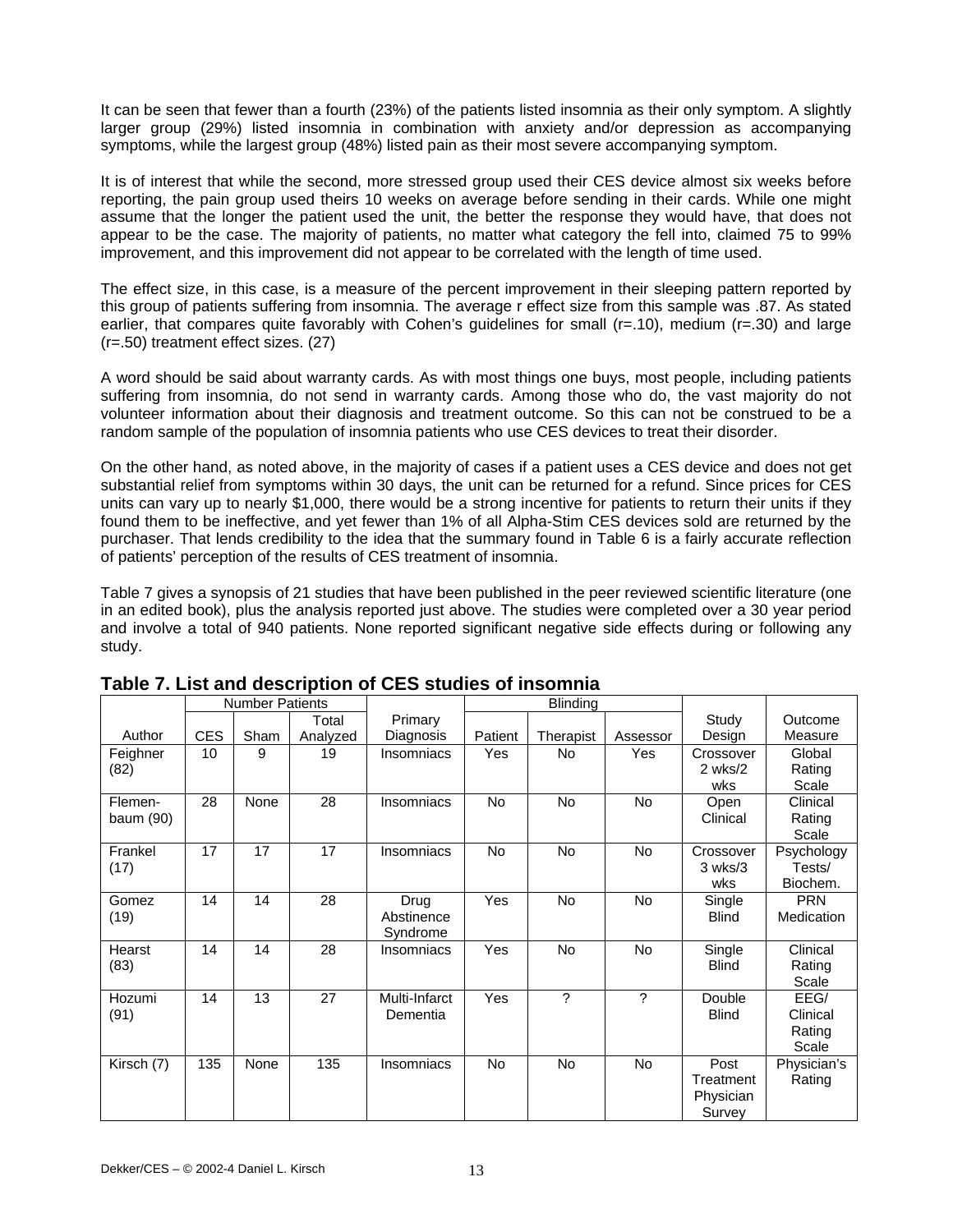| Lichtbroun<br>(66)    | 10              | 20              | $\overline{30}$ | Fibromyalgia                   | Yes            | Yes            | Yes            | Double<br><b>Blind</b><br>Placebo<br>Controlled | <b>Self Rating</b><br>Scale                |
|-----------------------|-----------------|-----------------|-----------------|--------------------------------|----------------|----------------|----------------|-------------------------------------------------|--------------------------------------------|
| Lichtbroun<br>(43)    | $\overline{20}$ | 40              | 60              | Fibromyalgia                   | Yes            | Yes            | Yes            | Double<br><b>Blind</b><br>Placebo<br>Controlled | <b>Self Rating</b><br>Scale                |
| Moore<br>(42)         | 17              | 17              | $\overline{17}$ | Insomniacs                     | Yes            | <b>No</b>      | Yes            | Crossover<br>1 wk/1wk                           | <b>Self Rating</b><br>Scale                |
| Patterson<br>(49)     | 186             | None            | 186             | Drug<br>Abstinence<br>Syndrome | $\overline{N}$ | No             | Yes            | Post Rx<br>Physician<br>Survey                  | Clinical &<br><b>Self Rating</b><br>Scales |
| Patterson<br>(92)     | $\overline{8}$  | 10              | 18              | Drug<br>Abstinence<br>Syndrome | Yes            | Yes            | Yes            | Double<br><b>Blind</b>                          | Clinical<br>Rating<br>Scale                |
| Philip (26)           | 10              | $\overline{11}$ | $\overline{21}$ | Drug<br>Abstinence<br>Syndrome | Yes            | Yes            | <b>No</b>      | Double<br><b>Blind</b>                          | <b>Self Rating</b><br>Scale                |
| Rosenthal<br>(18)     | $\overline{9}$  | None            | $\overline{9}$  | Insomniacs                     | <b>No</b>      | No             | No             | Open<br>Clinical                                | Clinical<br>Rating<br>Scale                |
| Rosenthal<br>(93)     | $\overline{12}$ | $\overline{6}$  | $\overline{18}$ | Insomniacs                     | Yes            | $\overline{N}$ | $\overline{N}$ | Single<br><b>Blind</b>                          | Clinical<br>Rating<br>Scale                |
| Rosenthal<br>(88)     | 11              | 11              | 22              | Insomniacs                     | Yes            | No             | Yes            | <b>Double</b><br><b>Blind</b>                   | Clinical<br>Rating<br>Scale                |
| Smith*                | 140             | None            | 140             | Insomniacs                     | $\overline{N}$ | No             | $\overline{N}$ | Patient<br>Self<br>Report<br>Survey             | <b>Self Rating</b><br><b>Scales</b>        |
| <b>Straus</b><br>(40) | $\overline{17}$ | $\overline{17}$ | $\overline{34}$ | Insomniacs                     | Yes            | No             | Yes            | Crossover<br>2wk/2wk                            | Clinical<br>Rating<br>Scale                |
| Tyres (64)            | $\overline{20}$ | None            | $\overline{20}$ | Fibromyalgia                   | $\overline{N}$ | $\overline{N}$ | $\overline{N}$ | Open<br>Clinical                                | Self Rating<br>Scale                       |
| Tyres $(65)$          | 60              | None            | 60              | Fibromyalgia                   | <b>No</b>      | $\overline{N}$ | $\overline{N}$ | Open<br>Clinical                                | <b>Self Rating</b><br>Scale                |
| Weiss (21)            | $\overline{5}$  | $\overline{5}$  | 10              | Insomniacs                     | Yes            | Yes            | $\overline{N}$ | Double<br><b>Blind</b>                          | <b>EEG/Self</b><br>Rating<br>Scale         |

\*From Table 6

## **Table 8. Analysis studies shown in Table 7**

|               |            | <b>Number of Patients</b> |          |                            |                     |               |                    |
|---------------|------------|---------------------------|----------|----------------------------|---------------------|---------------|--------------------|
|               |            |                           | Total    |                            |                     |               | <b>Effect Size</b> |
| Author        | <b>CES</b> | Controls                  | Analyzed | <b>Statistic Reported</b>  | Result              | Z Score       | (r)                |
| Feighner (82) | 10         | 9                         | 19       | <b>Global Rating Scale</b> | $.0002^{a,b}$       | 3.719         | .85                |
| Flemenbaum    | 28         | None                      | 28       | <b>Global Rating Scale</b> | .01 <sup>a</sup>    | 2.576         | .49                |
| (90)          |            |                           |          |                            |                     |               |                    |
| Frankel (17)  | 17         | 17                        | 17       | <b>EEG Sleep fficiency</b> | .003 <sup>c,d</sup> | 0.00          | 0.00               |
| Gomez (19)    | 14         | 14                        | 28       | <b>PRN Medication</b>      | .93 <sup>c</sup>    | $3.719^{e,f}$ | .70                |
| Hearst (83)   | 14         | 14                        | 28       | Self Rating Scale          | $.42^{\circ}$       | 2.216         | .42                |
| Hozumi (91)   | 14         | 13                        | 27       | <b>EEG/Clinical Rating</b> | .05 <sup>a</sup>    | 1.96          | .38                |
|               |            |                           |          | Scale                      |                     |               |                    |
| Kirsch (7)    | 135        | None                      | 135      | Physician's Ratings        | .89 <sup>c</sup>    | 3.719         | .32                |
| Lichtbroun    | 10         | 20                        | 30       | <b>Self Rating Scale</b>   | $.72^{\circ}$       | 3.719         | .68                |
| (66)          |            |                           |          |                            |                     |               |                    |
| Lichtbroun    | 20         | 40                        | 60       | Self Rating Scale          | $.82^{\circ}$       | 3.719         | .48                |
| (43)          |            |                           |          |                            |                     |               |                    |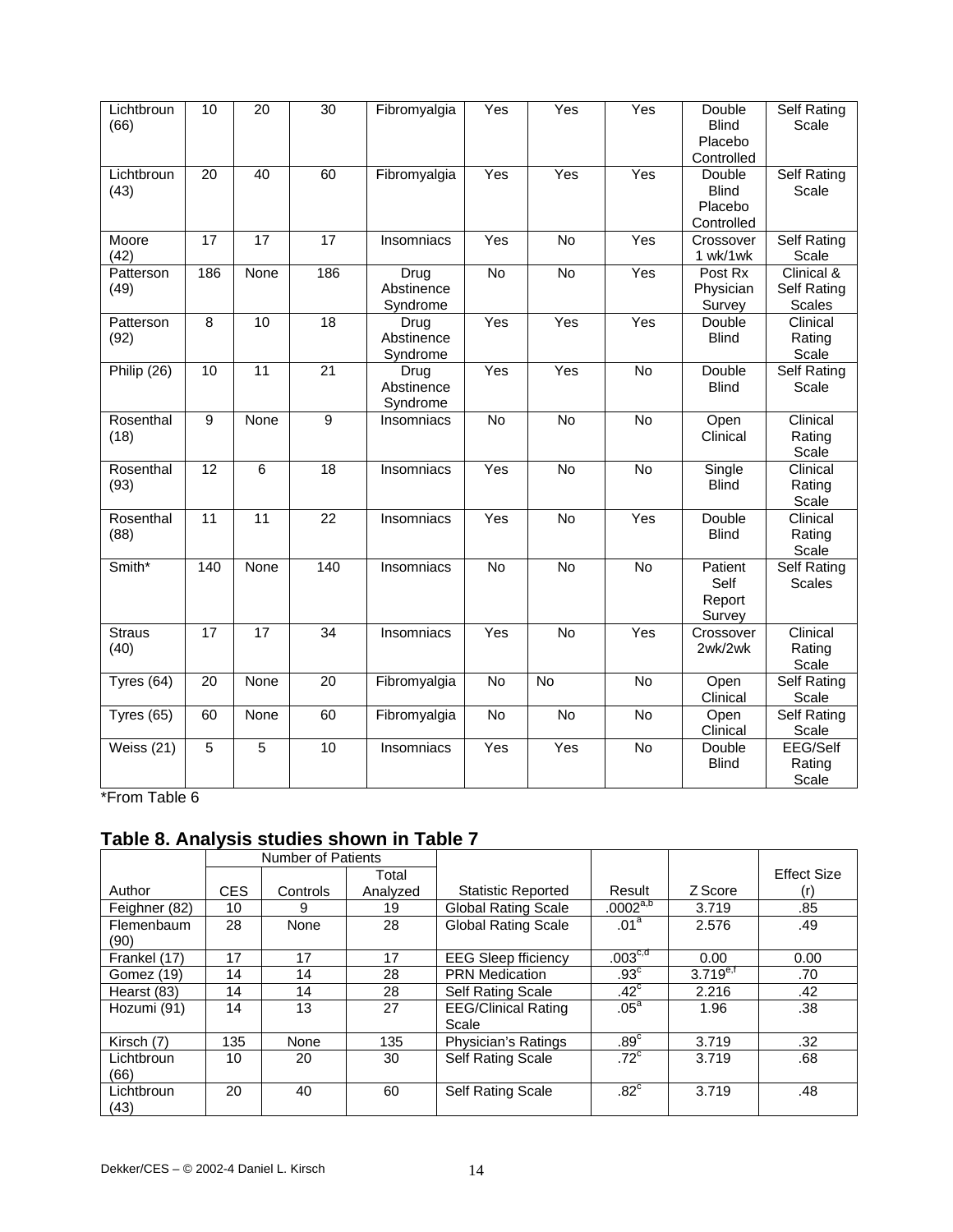| Moore (42)        | 17  | 17   | 34               | Self Rating Scale                       | $.76^{b,c}$           | 3.719              | .64                 |
|-------------------|-----|------|------------------|-----------------------------------------|-----------------------|--------------------|---------------------|
| Patterson         | 186 | None | 186              | Self Rating Scale                       | .56 <sup>c</sup>      | 3.719              | .27                 |
| (49)              |     |      |                  |                                         |                       |                    |                     |
| Patterson         | 8   | 10   | 18               | <b>Clinical Rating Scale</b>            | .02 <sup>a</sup>      | 2.326              | .55                 |
| (92)              |     |      |                  |                                         |                       |                    |                     |
| Philip (26)       | 10  | 11   | 21               | Sleep Diary                             | .38 <sup>c</sup>      | 1.699              | .37                 |
| Rosenthal<br>(18) | 9   | None | 9                | <b>Clinical Rating Scale</b>            | .50 <sup>c</sup>      | 1.373              | .46                 |
| Rosenthal<br>(93) | 12  | 6    | 18               | <b>Clinical Rating Scale</b>            | .60 <sup>c</sup>      | 2.636              | .62                 |
| Rosenthal<br>(88) | 11  | 11   | 22               | <b>Clinical rating Scale</b>            | .81 <sup>c</sup>      | 3.919              | .84                 |
| Smith*            | 140 | None | 140              | <b>Patient Self Report</b>              | .67 <sup>c</sup>      | 3.719              | .31                 |
| Straus (40)       | 17  | 17   | 34               | Clinical & Self Rating<br><b>Scales</b> | $.05^{\rm a,b}$       | 1.96               | .34                 |
| Tyres (64)        | 20  | None | 20               | Self Rating Scale                       | .79 <sup>c</sup>      | 3.719              | .83                 |
| Tyres (65)        | 60  | None | 56               | Self Rating Scale                       | $.53^{\circ}$         | 3.719              | .50                 |
| Weiss (21)        | 5   | 5    | 10 <sup>10</sup> | <b>EEG Sleep Efficiency</b>             | $.00077$ <sup>a</sup> | 3.363              | 1.00                |
| Total             | 757 | 204  | 940              |                                         |                       | 61.218             |                     |
| Mean              |     |      |                  |                                         |                       | 2.915              | Mean Z <sub>r</sub> |
|                   |     |      |                  |                                         |                       |                    | $=.716^9$           |
| Mean              |     |      |                  |                                         |                       | < .0018            | Mean                |
| Probability       |     |      |                  |                                         |                       |                    | Effect              |
|                   |     |      |                  |                                         |                       |                    | $Size = 62$         |
| Heterogeneity     |     |      |                  |                                         |                       | P<.30 <sup>h</sup> |                     |

\* From Table 6

<sup>a</sup>Probability test of mean differences, two tailed

<sup>b</sup>Score taken from the initial treatment period only. Crossover has been shown to wash out due to continuing patient improvement post CES treatment

<sup>c</sup>Percent improvement over controls, or over own pretreatment score

<sup>d</sup>Only the combined crossover score was available from the Frankel study

 $^e$ Z scores obtained from % improvement = r scores, and t=r/square root of 1-r<sup>2</sup> x square root of n-2, with Z score derived from the probability associated with the t score

<sup>f</sup> Z scores were artificially cut off at this level due to limitations of the conversion tables used

 $9r$  scores were converted to  $z_r$  from Fisher's r to  $z_r$  transformation tables

<sup>h</sup>Due to the wide discrepancy of research strategies and numbers of subjects reported, the test of heterogeneity is a test to determine if the variety of methods made a significant difference. The formula is: sum(each Z minus the Mean Z)squared, gives a  $X^2$  distribution with df = 20

As can be seen, the number of patients in each study varies widely, as does the amount of scientific control measures applied and the measurement strategies employed. While all studies involved patients suffering from insomnia, several studied the sleep disorder of patients withdrawing from addicting substances, while others looked at the sleep problems accompanying difficult pain syndromes such as fibromyalgia.

Whether this variety of approaches to studying CES has a significant effect in understanding the role of CES in the treatment of insomnia can be ascertained from the last line in Table 8 where the heterogeneity of studies failed the significance test. The probability obtained of p <0.30 indicates that the studies included in Table 7 can be safely combined without prejudice to our understanding of the overall role of CES in the treatment of insomnia.

In Table 8, the results reported by the authors of the various studies were converted into Z scores to make them comparable, and an effect size for each study, based on that Z score, is given in the final right hand column. Two summary findings from Table 8 are that the average r effect size from all the studies combined is .62, while the average probability of type I error among the studies is less than 2 in 1,000 such studies.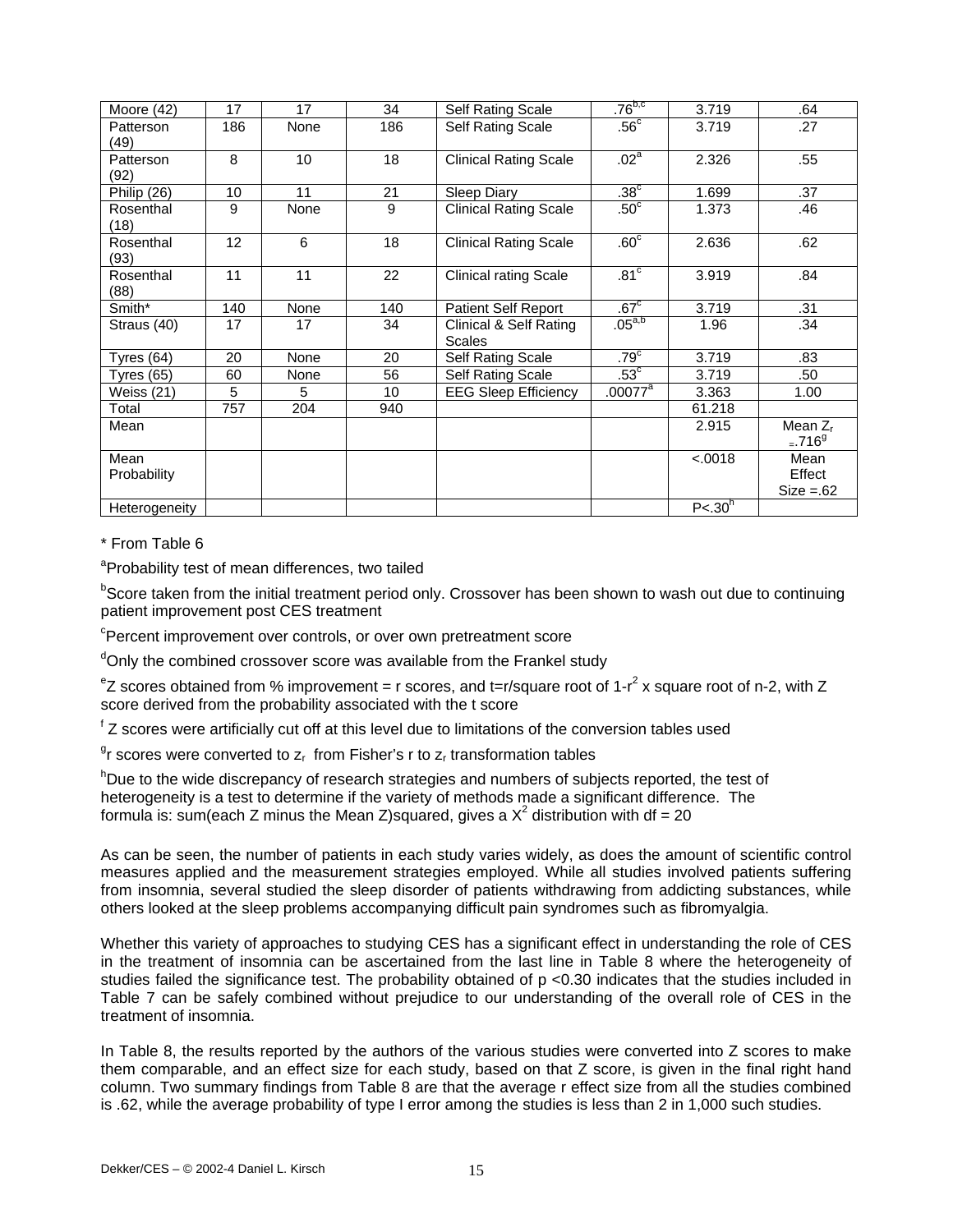## **Conclusions**

This section has been a review of 20 previously published studies of the use of CES in the treatment of insomnia, and an update analysis of 140 patient self reports as found on CES warranty cards. While the mean effect size from patient self reports on their warranty cards was .67, the overall effect size from the meta-analysis of 21 studies was .62, both very high and both quite similar.

It can be concluded that CES, while remarkably underutilized as compared to pharmaceuticals, is a safe, and very effective, non drug treatment for insomnia of various etiologies. The fact that no significant negative side effects were reported in any of the studies analyzed is equally important. Also, once a CES device is prescribed for a patient there are no major costs associated with its use except the occasional replacement of batteries, electrodes and conducting solution. This may turn out to be the deciding factor for CES in an age of rapidly expanding medical costs.

## **D. Cognitive Dysfunction**

Early in the history of CES in the U.S.A., controlled scientific studies began of the substance abstinence syndrome, with its major symptoms of anxiety, depression and sleeplessness in withdrawing addicts. Those studies involved patients withdrawing from illegal and/or pharmaceutical drugs, alcohol and nicotine. (13,14,19,34,48,49)

Up until that time in the early to mid 1970s it was taught that with each shot of alcohol that one drank, thousands of brain cells were destroyed, and that these would never return. By the time an alcoholic person entered one of the many inpatient treatment centers he or she was assumed to be significantly advanced down the road toward irreversible Korsakoff psychosis. Among the chief signs of the Korsakoff psychosis syndrome were various cognitive problems, including short term memory loss, cognitive confusion, the inability to store new information reliably, and mental problems such as confabulation. (50-52)

It therefore came as an unexpected surprise to practitioners of CES when they discovered that in the process of successfully treating the depression, anxiety and insomnia in withdrawing patients, they also totally reversed the Korsakoff's psychosis syndrome present in the large majority. These studies will be shown in the analysis below.

In neuropsychology, Korsakoff type degeneration was often measured with the Benton Visual Retention Scale in which patients were shown a drawing with circles, squares, triangles and the like, then given a clean piece of paper and asked to reproduce it. (53) Also used were the so-called Organic Brain Syndrome subscales of the Weschler Adult Intelligence Scale (or the Weschler Intelligence Scale for Children). Those subscales are the Digit Span, the Digit Symbol and the Object Assembly subscales, and these three subscales were known to fall significantly below the functional level of the other subscales on those tests in Korsakoff patients. Other researchers in the addiction field used the Maize and Form Design subtests on the nonverbal Revised Beta I.Q. examination comparing them with the remaining three subscales on that test in the same way. (54-56)

It was serendipitously found that in every case where patients experienced an improvement in stress level from CES, they also experienced a dramatic improvement in cognitive function, with an average gain of 12 to 18 points on standardized I.Q. tests administered previous to and following three weeks of daily CES treatment, one hour of treatment per day. (28) It was in this manner that researchers found that so-called permanent brain damage in drug and alcohol addiction was not permanent at all. (57)

We now know that while the cognitive abilities of most such patients will approach normal following two years of total abstinence, (57-59) they will return to normal with just three weeks of daily CES treatment. (23,28,57)

By the mid 1970s researchers found that the Confusion/Bewilderment factor on the widely used Profile of Mood States (POMS) correlated strongly with these other measures of cognitive dysfunction. (13) and began to use it as a cognitive function measuring device. According to the test manual, it is thought to measure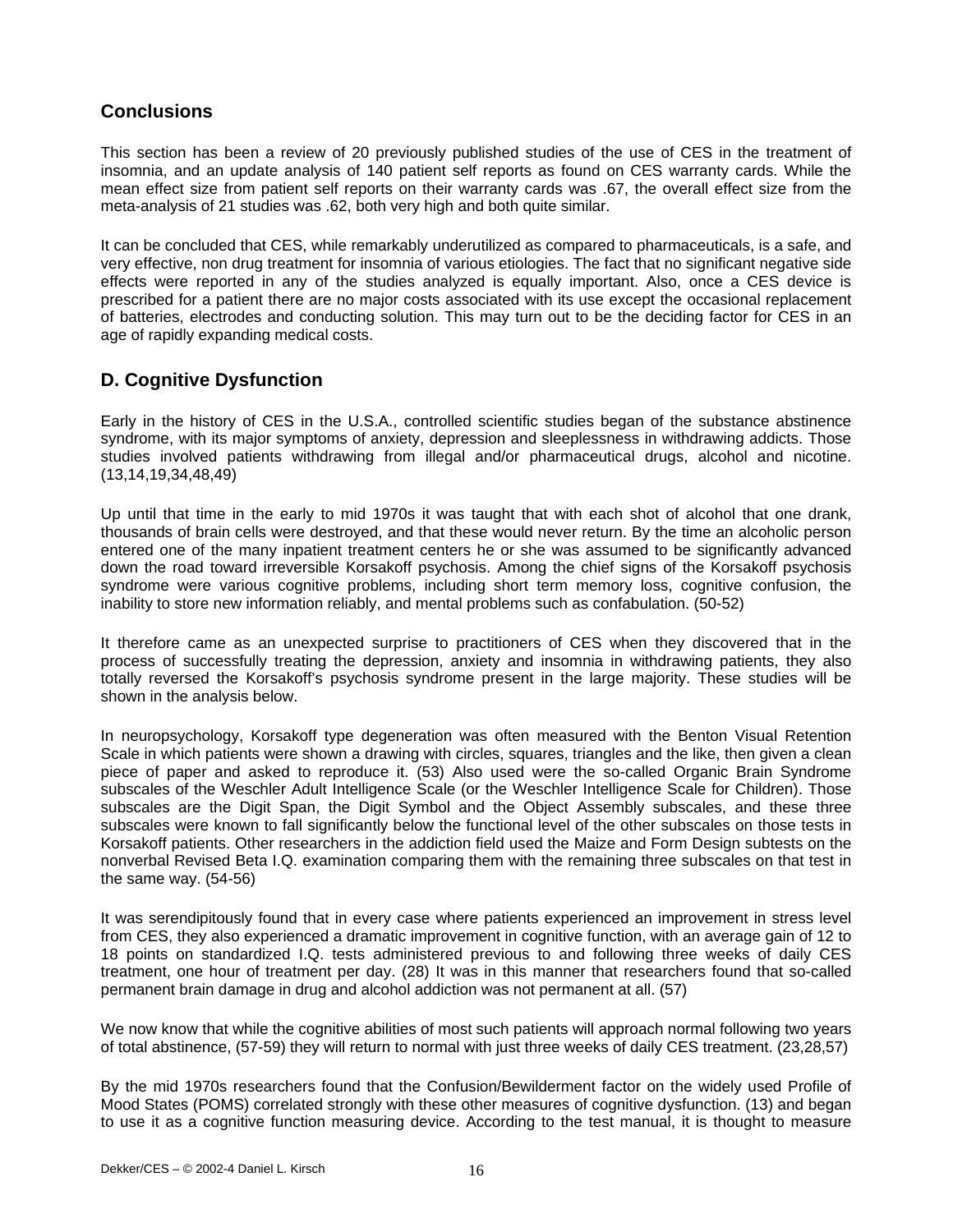"bewilderment and muddleheadedness, and may represent a state of cognitive inefficiency, a mood state, or both. It may also be related to the classical organized-disorganized dimension of emotion, possibly a byproduct of anxiety or related states." (60) It was not thought to be a measurement of brain damage when that edition of the manual was written.

Following close on the heels of studies of the substance abstinence syndrome, another study looked at the stress related cognitive problems of graduate students in a business management training program, and found CES offered significant improvement as measured by the POMS. (16)

Research attention also turned to patients with acquired closed head injuries, resulting from such things as motorcycle accidents, falls from high elevations on construction projects, inoperable brain tumors and so forth. That group drew special attention because the majority of them were known seizure patients and little was known of the effects of CES on seizure patients. Under the supervision of a research physician, 21 closed head injured patients who were living in a supervised care home were selected for a double blind study. (61)

It was found that along with their anxiety and depression scores, following one hour treatments daily, four days a week for three weeks the cognitive function score improved significantly in the treatment group, as measured on the POMS. During the study one of the subjects who had brain cancer had a seizure and was immediately removed from the study by the study physician. Following the study, the 11 patients in the two control groups were also given CES for three weeks. It had been learned that the patient who had the seizure during the double blind phase of the study was receiving sham CES treatment. Upon the insistence of his parents, he also received actual CES treatment for three weeks following the study. Neither he nor any of the other subjects in the study experienced a seizure while receiving actual treatment, and their seizure experience in the weeks following the study was unremarkable, according to house attendants.

Another report of the effectiveness of CES in post-traumatic amnesia cited two cases, in which the first was a 21 year old male who was comatose for weeks following a motorcycle accident recovered much of his tested memory recall functions following three weeks of one hour daily CES treatments. The other patient was a 58 year old orthopedic surgeon who suffered head injury in a motor vehicle accident. He was diagnosed with diencephalic amnesia secondary to trauma. He had difficulty distinguishing between fantasy and reality, and experienced overwhelming anxiety during periods of disorientation. His amnesia improved by 28% on immediate recall and 39% on delayed recall after only one week of daily CES treatments. These were accompanied by numerous other behavioral improvements. (62)

Some researchers have theorized that the present mass epidemic of fibromyalgia patients is due to brain dysfunction following whiplash injury or similar traumas to the brain. (63) That concept is still under investigation, but meanwhile several recent published studies have shown CES to be a very effective treatment for fibromyalgia. (43,47,64-66)

Perhaps due to its hypothesized ability to functionally stabilize a traumatized brain and return it toward a condition of pre injury homeostatic functioning, CES has proven to be an effective treatment for patients with acquired brain injury. It has also proved to be a significantly beneficial adjunct to other forms of physical and psychological therapies.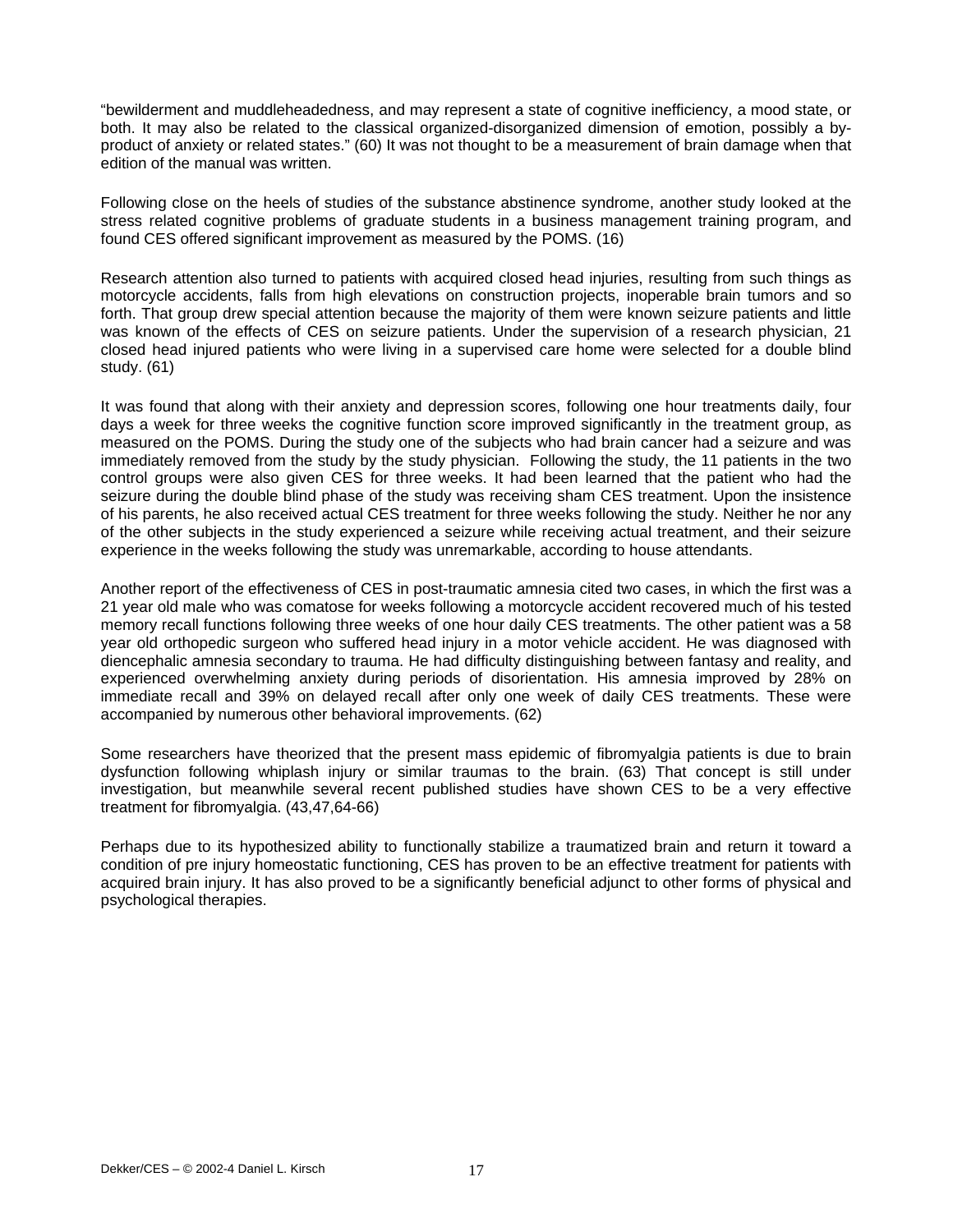| rapie 9. List and description or cognitive ranction studies |                    |                |                 |                                             |                 |           |           |                        |                                |
|-------------------------------------------------------------|--------------------|----------------|-----------------|---------------------------------------------|-----------------|-----------|-----------|------------------------|--------------------------------|
|                                                             | Number of Subjects |                |                 |                                             | <b>Blinding</b> |           |           |                        |                                |
|                                                             |                    |                | Total           | Primary                                     |                 |           |           | Study                  | Outcome                        |
| Author                                                      | <b>CES</b>         | Sham           | Analyzed        | Diagnosis                                   | Subject         | Therapist | Assesor   | Design                 | Measure                        |
| Smith (13)                                                  | 36                 | 36             | 72              | Alcoholism                                  | Yes             | No        | Yes       | Single<br><b>Blind</b> | <b>POMS</b>                    |
| Smith (23)                                                  | 116                | 111            | 227             | Alcoholism                                  | Yes             | No        | Yes       | Single<br><b>Blind</b> | BRT/<br><b>RBII</b>            |
| Weingarten<br>(94)                                          | 12                 | 12             | 24              | Alcoholism                                  | Yes             | No        | Yes       | Single<br><b>Blind</b> | <b>POMS</b>                    |
| <b>Smith (57)</b>                                           | 50                 | 50             | 100             | Addiction                                   | Yes             | No        | Yes       | Single<br><b>Blind</b> | R <sub>BI</sub>                |
| Schmitt<br>(28)                                             | 30                 | 30             | 60              | Addiction                                   | Yes             | Yes       | Yes       | Double<br><b>Blind</b> | <b>POMS</b>                    |
| <b>Schmitt</b><br>(48)                                      | 27                 | 33             | 60              | Addiction                                   | Yes             | Yes       | Yes       | Double<br><b>Blind</b> | WAIS/<br><b>RBII</b>           |
| Matteson<br>(16)                                            | 32                 | 22             | 54              | Graduate<br><b>Student</b><br><b>Stress</b> | No              | No        | No        | Open<br>Clinical       | <b>POMS</b>                    |
| Childs (62)                                                 | 2                  |                | $\overline{2}$  | Post<br>Traumatic<br>Brain Injury           | No              | No        | No        | Open<br>Clinical       | Neuro-<br>psychiatric<br>Tests |
| <b>Braverman</b><br>(71)                                    | 13                 | $\overline{2}$ | $\overline{15}$ | Addiction                                   | No              | No        | No        | Open<br>Clinical       | EEG/<br><b>P300 TxA</b>        |
| Smith (11)                                                  | 23                 |                | 23              | <b>ADHD</b>                                 | <b>No</b>       | <b>No</b> | <b>No</b> | Open<br>Clinical       | WAIS/<br><b>WISC</b>           |
| Tyers $(64)$                                                | 20                 |                | 20              | Fibromyalgia                                | No              | No        | <b>No</b> | Open<br>Clinical       | <b>POMS</b>                    |
| Tyers $(65)$                                                | 60                 |                | 60              | Fibromyalgia                                | <b>No</b>       | No        | <b>No</b> | Open<br>Clinical       | <b>POMS</b>                    |
| Lichtbroun<br>(43)                                          | 40                 | 20             | 60              | Fibromyalgia                                | Yes             | Yes       | Yes       | Double<br><b>Blind</b> | <b>POMS</b>                    |

## **Table 9. List and description of cognitive function studies**

## **Table 10. Analysis of studies shown in Table 9**

|                   | <b>Number of Patients</b> |          |       |                           |                |                |
|-------------------|---------------------------|----------|-------|---------------------------|----------------|----------------|
| Author            | <b>CES</b>                | Controls | Total | <b>Statistic Reported</b> | <b>Results</b> | $Zr$ Score (a) |
| Smith (13)        | 36                        | 36       | 72    | % Improvement             | 54%            | .604           |
| Smith (23)        | 116                       | 111      | 227   | % Improvement             | 86%            | 1.293          |
| Weingarten (94)   | 12                        | 12       | 24    | % Improvement             | 37%            | .388           |
| Smith (57)        | 50                        | 50       | 100   | Probability               | .0025          | .234           |
| Schmitt (28)      | 30                        | 30       | 60    | % Improvement             | 77%            | 1.020          |
| Schmitt (48)      | 27                        | 33       | 60    | % Improvement             | 68%            | .829           |
| Matteson (16)     | 32                        | 22       | 54    | % Improvement             | 17%            | .172           |
| Childs (62)       | 2                         |          | 2     | % Improvement             | 39%            | .412           |
| Braverman (71)    | 13                        | 2        | 15    | % Improvement             | 46%            | .497           |
| Smith (11)        | 23                        |          | 23    | % Improvement             | 20%            | .203           |
| Tyers (64)        | 20                        |          | 20    | % Improvement             | 18%            | .182           |
| <b>Tyers (65)</b> | 60                        |          | 60    | % Improvement             | 18%            | .182           |
| Lichtbroun (43)   | 40                        | 20       | 60    | % Improvement             | 15%            | .151           |
| Total             | 461                       | 316      | 777   | Mean                      | 40             | .47            |
|                   |                           |          |       | Mean Effect Size          |                | .44            |
|                   |                           |          |       | N Weighted Effect Size    |                | .62            |

(a) From Fisher Tables of r to  $z_r$  transformation (Edwards, 1964)

A meta-analysis of 13 CES studies, shown in Table 9, in which cognitive function was measured, reveals the following, as shown in Table 10:

The overall treatment effect size for the combined studies, when corrected for the size of each study (N), is  $r = .62.$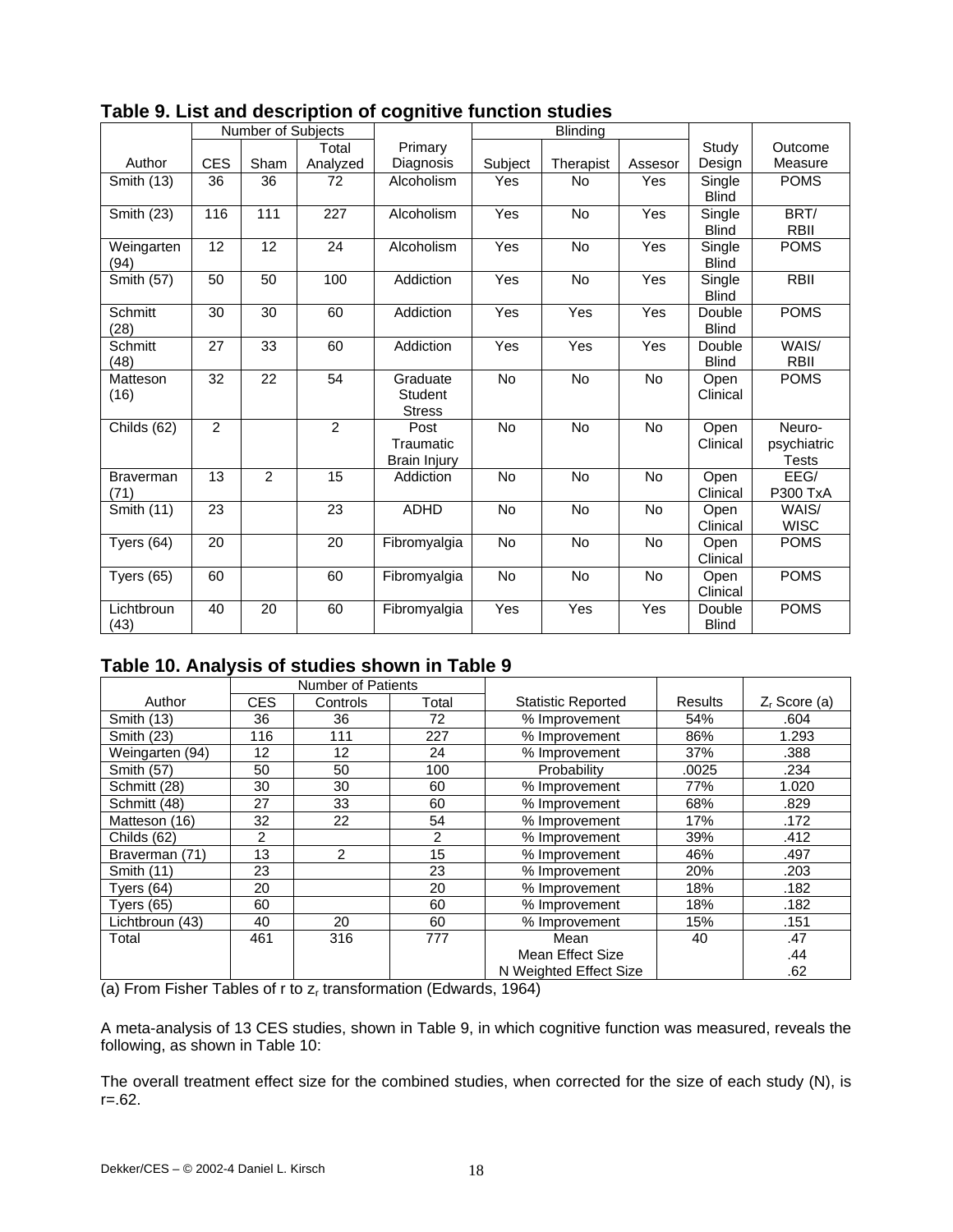Since there were a variety of study designs utilized, and possibly a range of etiologies of the cognitive functioning problems represented, a test for homogeneity was run, using the formula:  $Sum(N_i - 3)(z_i - mean)$  $z_0^2 = X^2$  with a df of 12, where N<sub>i</sub> is the N of any given study, and  $z_0$  is the  $z_0$  of any given study. Degrees of freedom is the number of studies–1.

Among the combined studies, the non-weighted  $X^2$  was equal to more than 96, indicating a very heterogeneous group of studies.

When the addiction studies and the traumatic brain injury study were separated out from the others, on the assumption that a more physiological or biochemical, as opposed to a psychological stress force might have been at work in this group, the  $X^2$  was 45, with a df of 7, indicating, still, a significant heterogeneity. Upon inspection, the two double blind studies by Schmitt, and the one study by Smith which contained the largest N studied, had the strongest effect sizes. (23,28,48) Since heterogeneity can be the result of effect size differences or sample size differences, (67) the study with the largest N was set apart, and the remaining addiction study results achieved homogeneity, with the  $X^2$  dropping to an insignificant 13, (df = 6).

Turning to the other, non addiction studies which included perhaps only stress related cognitive dysfunction accompanying fibromyalgia, ADHD, and stress in graduate students, all of whom also had high measured stress levels going into the study, it was found that they comprised a highly homogeneous grouping with a  $X^2$ of .04 and df of 4.

The effect size of the group of 7 addiction and one brain trauma studies, when separated out and corrected for effect of study sample size was now increased to  $r = .71$ , the effect size of the remaining group of studies dropped to only r = .18, and remained at that level when corrected for sample size. This indicated that these two groupings in the overall meta-analysis were not only significantly different, but, while still responding well, responded much differently to CES treatment in terms of the amount of treatment effect recorded in effect size.

The use of CES in the treatment of patients addicted to various substances was not planned originally when "electrosleep" came into America. It just happened that these devices were made available for the treatment of large groups of addicts who had to go through the difficult substance abstinence syndrome (withdrawal) as part of their treatment. Because of the earlier fear of the Korsakoff brain syndrome in these patients, they were routinely measured for cognitive loss when they came into inpatient addiction treatment facilities.

It was the striking finding that the so-called permanent brain damage was cleared up by three weeks of daily CES treatment that led to the several follow-on addiction studies.

More recently, there have been an increasing number of CES research protocols in which the impact of high levels of stress on cognitive functioning is being evaluated. Measures of cognitive functioning are now often included in present and ongoing CES studies of fibromyalgia patients (68), and have been added to an upcoming study of pain in spinal cord injured veterans. (69)

It is possible to conclude from the foregoing analysis that there may be at least two, if not more, distinctly different etiologies of cognitive dysfunction in the studies cited, but that whatever their nature, CES has been shown to be significantly effective in treating each of them.

## **III. Mechanisms of Action**

Scientists at the University of Tennessee Medical Center completed a series of five different studies in which various drugs were used to deliberately upset the homeostatic balance of the brains in canine subjects and thereby give them Parkinson like symptoms. They found that once the homeostasis was thrown into disarray, the application of CES could bring them back into apparent neurochemical homeostasis within three to seven hours. Left to their normal care, but without CES, the animals required four to seven days to return to normal behavior once the drugs had been removed. (70) The postulated mechanism of action, in the neurotransmitter system studied, was that CES stimulated the areas of the brain that were responsible for catecholamine and dopamine production, bringing the experimentally imbalanced neurotransmitter homeostasis back to its original homeostatic condition.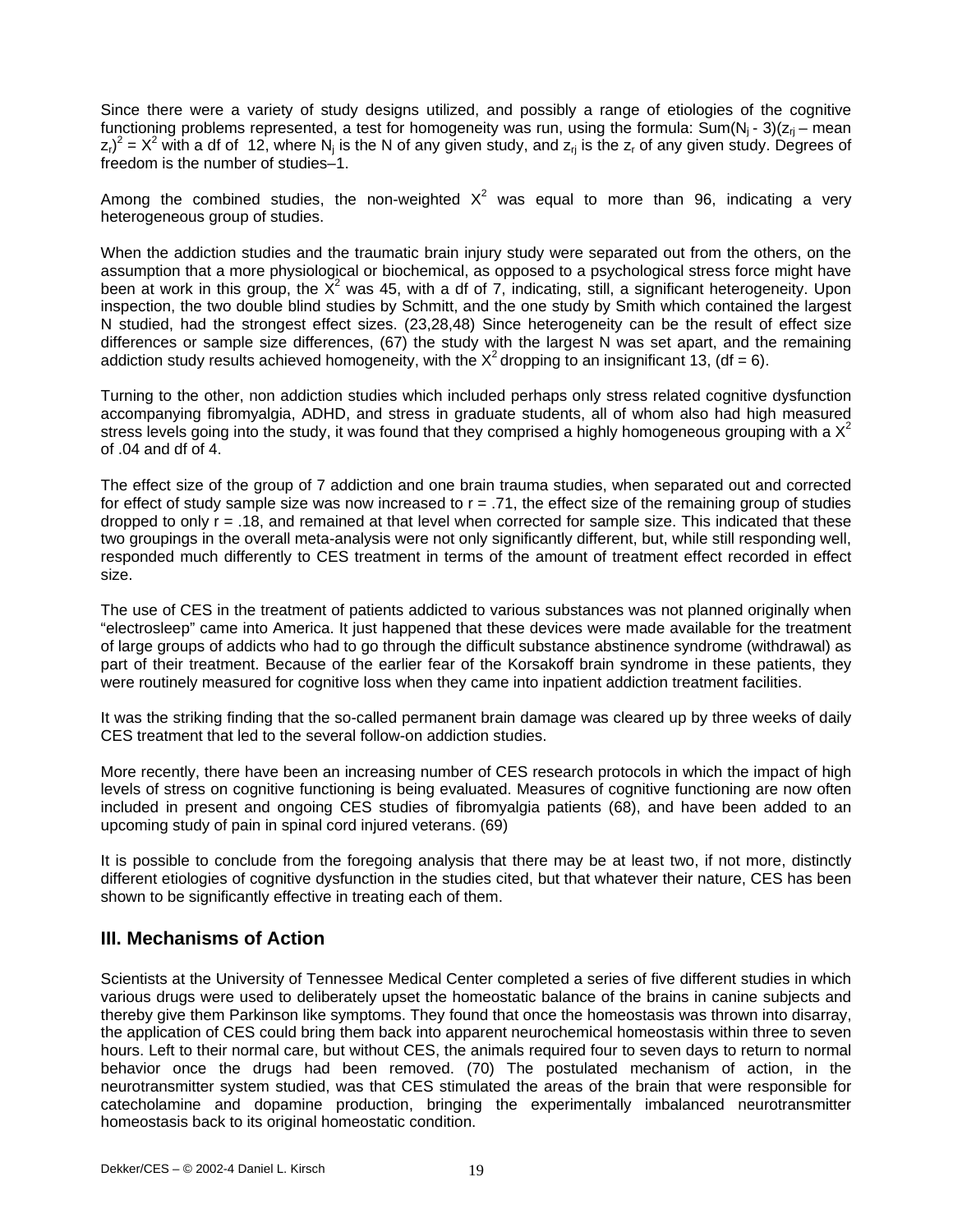Over the years a number of EEG studies have been done pre and post CES treatments, as noted above in the sleep sections. In addition, a study of the P300 wave of outpatients who were addicted to various substances found that the P300 wave anomaly earlier found to be diagnostic of this group returned to normal following CES treatment. (71)

In another study presynaptic membranes were analyzed before, during and following CES stimulation of four squirrel monkeys. It was found that the number of vesicles in the presynaptic membrane declined when stimulation first began, that a greater than normal number of vesicles were found in the presynaptic membrane after five minutes of stimulation, and that the number of vesicles in the presynaptic membrane returned toward normal shortly after cessation of stimulation. The authors concluded that CES induces firing of neurotransmitter substances from presynaptic membrane vesicles into the synaptic space, while stimulating the increased manufacture of replacement neurotransmitter substances at the presynaptic membrane. (72)

The last two studies above suggest that CES is quite possibly re-establishing neurotransmitter homeostasis by inducing maximal production of each given neurotransmitter allowing each to reestablish homeostatic balance with others by means of the known ability of neurons to induce inhibitory effects in each other.

There is a growing body of evidence indicating the ability of stress of various kinds to throw the natural neurotransmitter balance out of control. It is also thought that some stressful life experiences may elevate the serum cortisol level to such an extent that neurons are actually debilitated or killed. It is known now that small electrical pulses can stimulate neuron regeneration and repair, and this will likely be the thrust of our next research efforts.

## **IV. Fibromyalgia Syndrome**

Among the most recent Alpha-Stim CES studies published are those by Lichtbroun, and Tyers on fibromyalgia. In the Lichtbroun study, a very tight, three group protocol was used, one to receive treatment, one to receive sham treatment and a third wait-in-line group to measure the amount of any placebo effect in the sham treated group. The clinical evaluations were also done in a blind manner as was the statistical analysis. (43) When Lichtbroun's study did not find a placebo effect in the fibromyalgia patients studied, Tyers followed with two CES studies of fibromyalgia patients, deleting sham treated controls for an open clinical trial of CES alone in one study (64), and compared the effects of CES alone and CES plus physical manipulation treatments. (65) Both studies had 30 patients in the first trial and 60 patients in the second trial, and both found CES as effective or more effective than findings from multiple drug studies in terms of the reduction of pain at tender point sites, plus self ratings of over all pain. Unlike the typical medication study in which as many as 20% of patients suffer significant negative side effects, the CES studies have yet to find any significant negative side effect.

In addition, in CES studies of fibromyalgia, not only is the pain significantly reduced, but sleep returns to normal in the vast majority of the patients studied, as does their feelings of well being and the quality of life experienced. As if that were not enough, the fatigue problems that plague fibromyalgia patients were significantly alleviated, as was the stress related cognitive confusion that haunts many such patients.

Louisiana State University Health Science Center at Shreveport is also conducting a one hundred patient double blind Alpha-Stim CES study of fibromyalgia. (68)

## **V. Reflex Sympathetic Dystrophy**

While double blinded studies have not yet been done in this area, a clinical report has been published which detailed the remarkable improvement and recovery of many functions of an advanced reflex sympathetic dystrophy (RSD) patient. (73) In addition, 55 RSD patient self reports, obtained from completing surveys on their warranty cards to the manufacturer has been published, in which 83% of them had significant improvement of at least 25%, and 53% reported at least a 50% reduction in their symptoms. (47)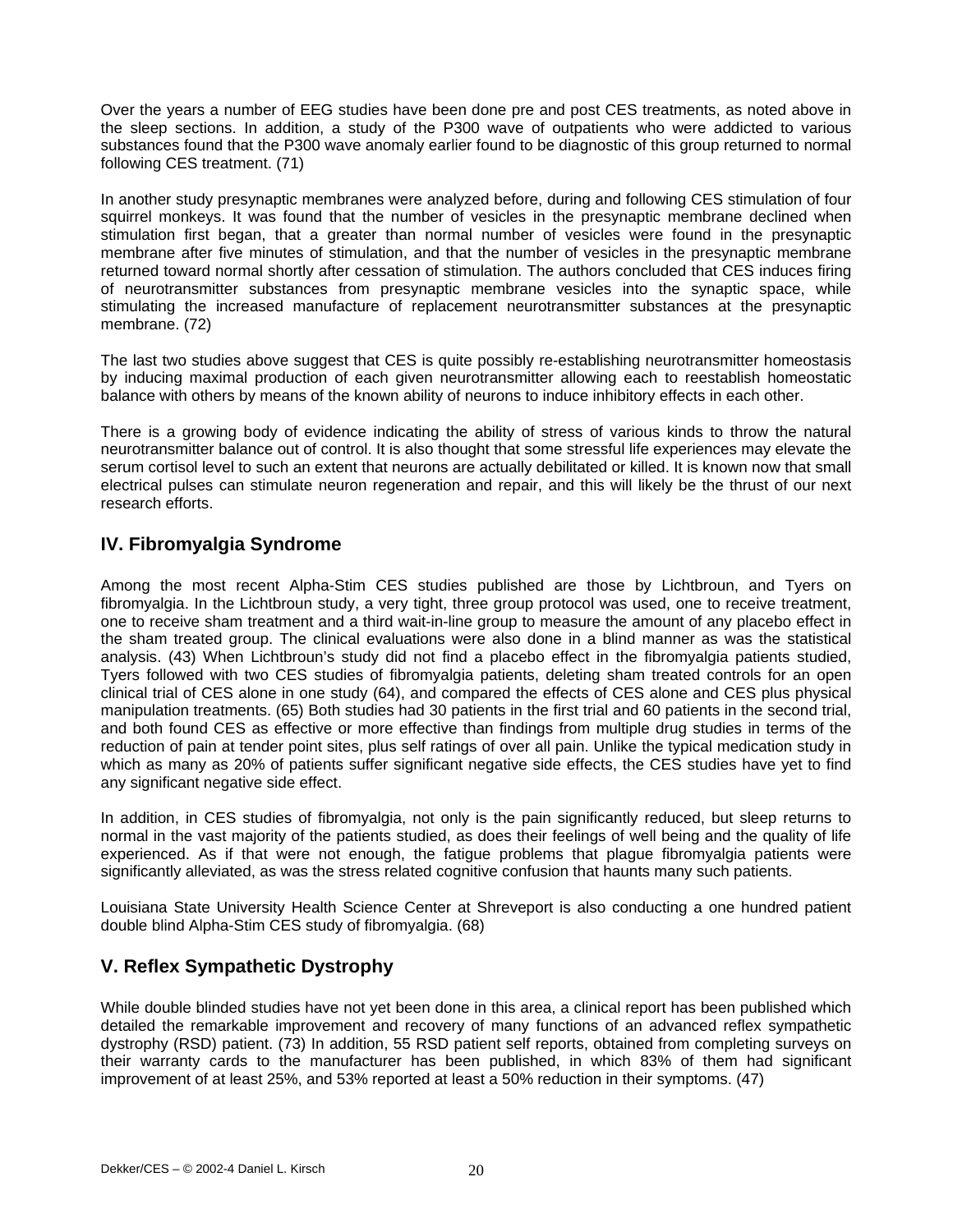## **VI. Multiple Sclerosis**

As this chapter was being written, we were in the midst of a one hundred patient, double blind study on multiple sclerosis (MS). An earlier five patient pilot study in which patients used CES for one hour a day for one month yielded remarkable improvement ranging in effect size (percent of improvement) from 7% to a very respectable 37%. That pilot study came after several MS patients had written in to tell us how well they were progressing with CES treatment, and a number of warranty card submissions tended to verify those reports.

## **VII. Addiction**

Following the earlier addiction studies which began in 1972, the use of CES continued in the District of Columbia's Rehabilitation Center for Alcoholics, but was not being utilized in the quickly burgeoning inpatient addiction treatment chains. That changed in the 1980s, as Comprehensive Care Corporation, possibly the largest in the world with over 120 facilities, completed two double blind placebo controlled studies which replicated earlier findings of the reduction of anxiety, depression and cognitive dysfunction, and in addition, reduced their recidivism rate in half over a 14 month follow up period which gave them competitive bragging rights when compared with other addiction treatment chains. CES also reduced the rate by which patient's left early against medical advice following the first, most medically intensive treatment period of their stay, and gave them more opportunity to recover their costs prior to the end of the patient's usual 21 to 28 day treatment stay. They put CES in nine of their facilities to evaluate the treatment clinically for a year, and then decided to include CES in the core program which would have required 5,000 CES units every quarter.

Meanwhile the Shick Shadel Corporation did a study, comparing their Santa Barbara patients on CES treatment with patients from their Seattle facility. They then placed CES units in all of their facilities. In addition, Charter Hospital Corporation put CES devices in several of their facilities prior to beginning their own double blind study.

Presumably all of this activity by addiction treatment centers would have mainstreamed CES into the medical addiction treatment milieu, and quite possibly from this clinical group to others suffering from many of the same, though non addiction related symptoms, had not two important things happened.

First, there was only one CES manufacturer in the U.S.A. at the time, and they could make only about eight devices a day. Secondly, inpatient treatment of addiction was becoming increasingly unpopular with insurance companies who were beginning to opt for short term outpatient treatment alone. Their thought was that if the nation's state hospitals for the insane could fill their patients' pockets full of Thorazine and put them back out on the street, addicts could be given the increasingly available psychoactive drugs and be treated with a couple of three hour visits to an outpatient clinic each week. Unfortunately, Librium, the new miracle drug most often used with outpatient addicts was said to be non addictive at the time.

The use of CES in addiction treatment never made the change into outpatient programs, since addicts were extremely unreliable risks to be sent home with devices that could be sold for alcohol or drugs. Too, there is something of a universal tendency of persons owning CES devices to loan them to other family members or friends who are in emotional straits, and they might or might not be able to access the unit again when needed.

Alcoholism was said by NIH to be a problem of 10 to 14 million Americans in 1970. That figure still holds in the year 2002. Since NIH also considers alcoholism to be an incurable disease, it would appear that the 10 to 14 million alcoholic persons from 1970 are dying off and being replaced by new ones coming on stream annually as the deaths occur. Or it could be that NIH is parroting figures necessary for funding and that ballpark figure is doing a good job of generating funds in the halls of Congress?

In any event, many former alcoholic patients are now addicted to other things, while a few have learned to use CES successfully to withdraw from the prior drugs used for their treatment. We have no science on that other than one successful study conducted at the Chicago VA Hospital in which methadone users were allowed to use CES to self withdraw from methadone over a two week period. (19) As of this writing, after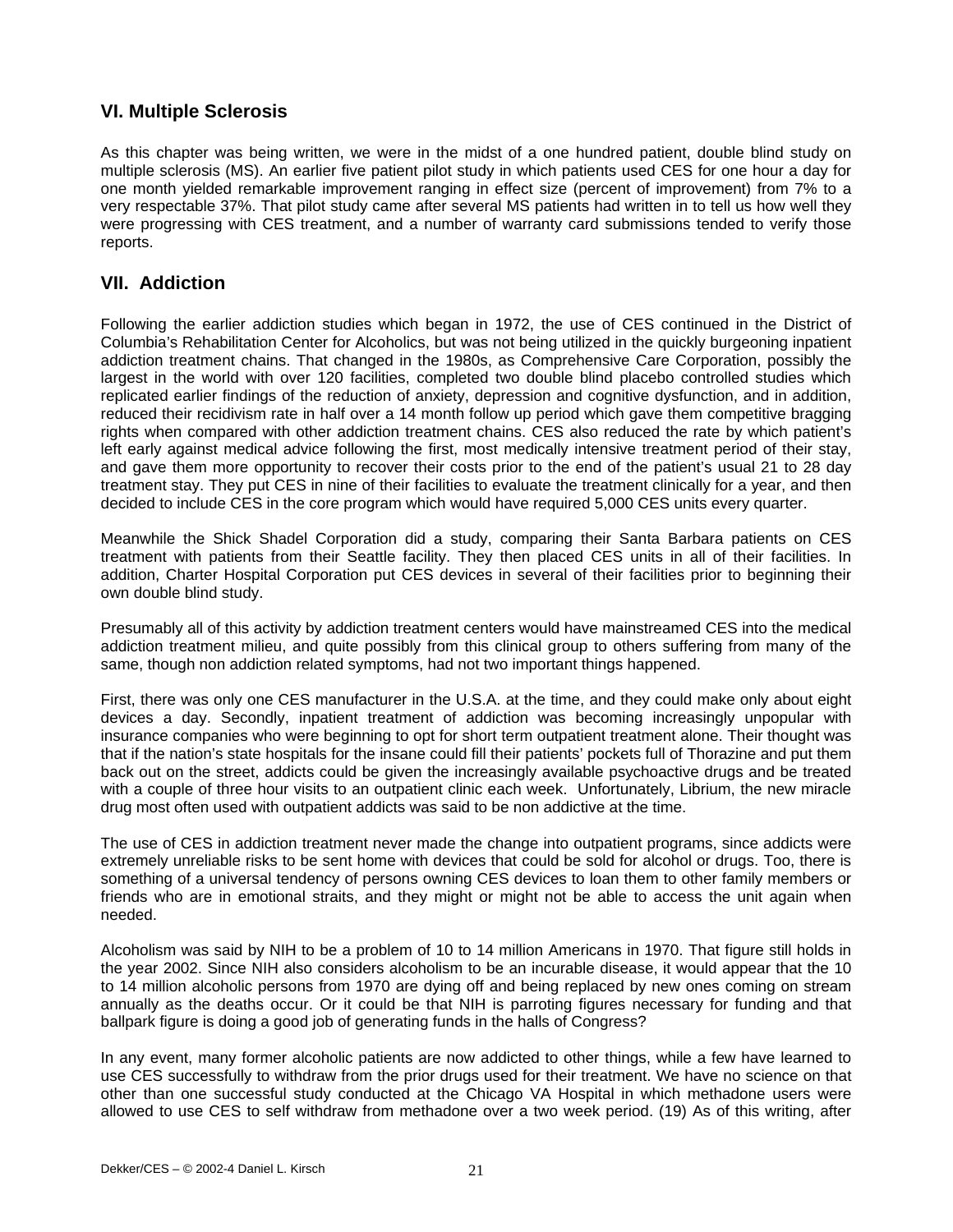decades of positive research outcomes, only a few addiction treatment programs in the U.S.A. are taking advantage of the CES in addiction treatment.

## **VIII. Summary**

Cranial electrotherapy stimulation treatments result in a relaxed body with an alert mind. The quality of life of those who use it is substantially improved. When all the research is viewed in aggregate, and without bias against non drug interventions, CES has already been proven to be the safest, and perhaps most effective treatment for a wide range of centrally mediated disorders. There is now enough evidence to establish it as a first line of treatment. Also, CES is so cost effective that it alone could relieve such a substantial burden from limited health care funds that enough money would be freed up to find more effective treatments for the disorders CES does not address. At the very least, the concomitant use of CES reduces the usage of pharmaceuticals by at least one-third, and with that alone comes billions of dollars in savings. (31,73-81) The day is rapidly approaching when CES will no longer be the best kept secret in American medicine.

## **References**

1. Appel CP. Effect of electrosleep: review of research. *Goteborg Psychol Rep* 1972; 2:1-24.

2. Brown CC. Electroanesthesia and Electrosleep. *Am Psychol* 1975; 30:402-425.

3. Taaks H, Kugler J. Electrosleep and brain function. *Electroenceph Clin Neurophysiology* 1968; 24:62-94.

4. Ryan JJ, Souheaver GT. The role of sleep in electrosleep therapy for anxiety. *Dis Nerv Syst* 1977; 38:515- 517.

5. Gibson, TH, O'Hair DE. Cranial application of low level transcranial electrotherapy vs. relaxation instruction in anxious patients. *Am J of Electromedicine* 1987; 4:18-21.

6. England RR. Treatment of migraine headache utilizing cerebral electrostimulation. M.S. thesis, North Texas State University, Denton, Texas, 1976.

7. Kirsch DL. The science behind cranial electrotherapy stimulation (2nd Ed). Edmonton, Alberta: Medical Scope Publishing, 2002.

8. Smith RB. Cranial electrotherapy stimulation. In: Myklebust JB, Cusick JF, Sances A Jr, Larson SF, (eds). Neural Stimulation, Vol II. Boca Raton: CRC Press, 1985:130.

 9. Jarzembski WB, Laarson SJ, Sances A Jr. Evaluation of specific cerebral impedance and cerebral current density. *Annals of the New York Academy of Sciences* 1970; 170:476-490.

10. Ferdjallah M, Bostick FX. Jr., Barr RE. Potential and current density distributions of cranial electrotherapy stimulation (CES) in a four-concentric-spheres model. *IEEE Transactions on Biomedical Engineering* 1996; 43(9):939-943.

11. Smith RB. Cranial electrotherapy stimulation in the treatment of stress related cognitive dysfunction, with an eighteen month follow up. *Journal of Cognitive Rehabilitation* 1999; 17:14-18.

12. Rosenthal SH, Wulfson NL. Electrosleep: a clinical trial. *American Journal of Psychiatry* 1970; 127:175- 176.

13. Smith RB, O'Neill L. Electrosleep in the management of alcoholism. *Biological Psychiatry* 1975; 10:675- 680.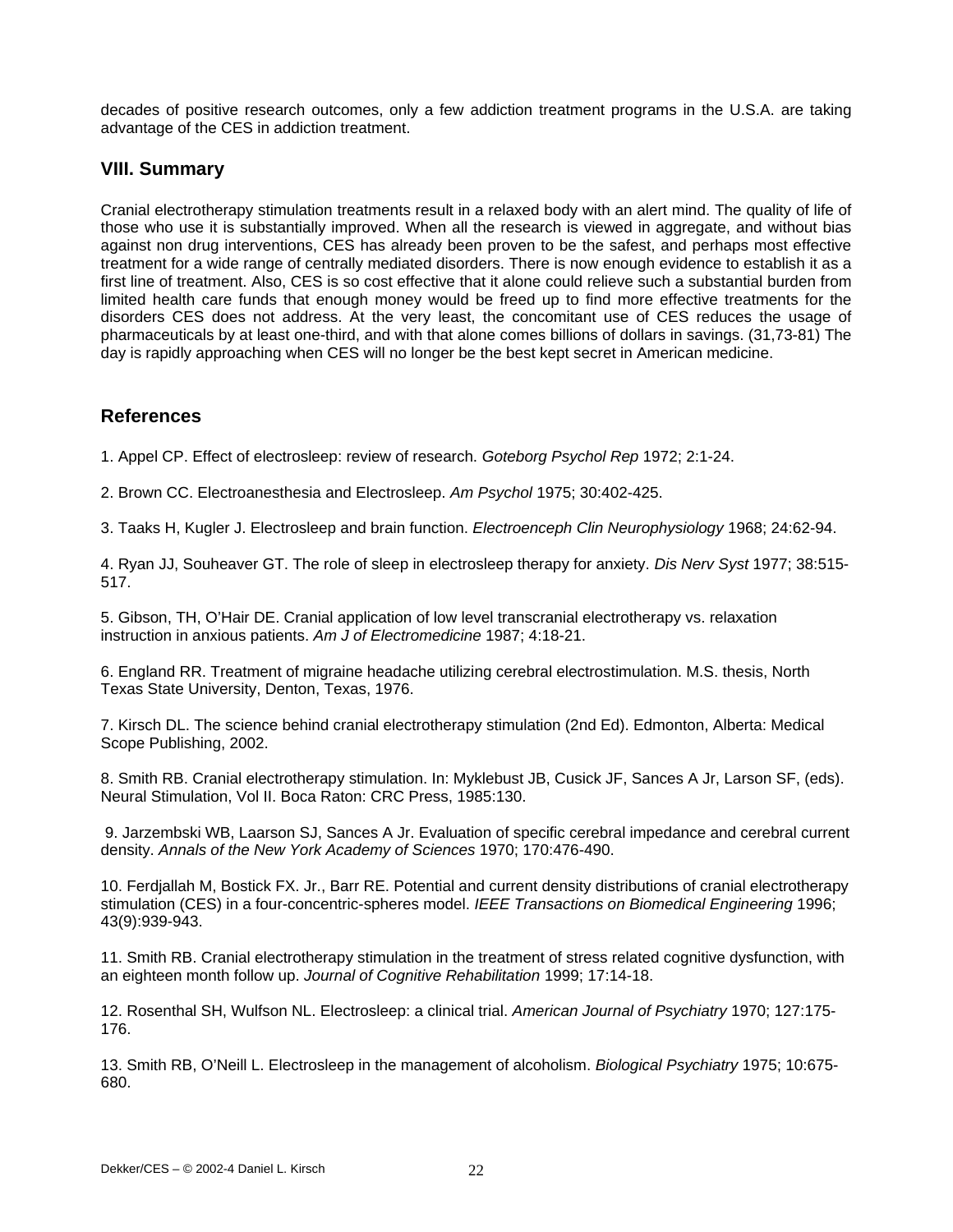14. Bianco F Jr. The efficacy of cranial electrotherapy stimulation (CES) for the relief of anxiety and depression among polysubstance abusers in chemical dependency treatment. Ph.D. dissertation, The University of Tulsa, Oklahoma, 1994.

15. Tomosovic M, Edwards RV. Cerebral electrotherapy for tension-related symptoms in alcoholics. *Quarterly Journal of Studies on Alcohol* 1973; 34:1352-1355.

16. Matteson MT, Ivancevich JM. An exploratory investigation of CES as an employee stress management technique. *Journal of Health and Human Resource Administration* 1986; 9:93-109.

17. Frankel BL, Buchbinder R, Snyder F. Ineffectiveness of electrosleep in chronic primary insomnia. *Arch Gen Psychiatry* 1973; 29:563-368.

18. Rosenthal SH, Wulfsohn NL. Electrosleep: A preliminary communication. *Journal of Nervous and Mental Disease*1970; 151:146-151.

19. Gomez E, Mikhail AR. Treatment of methadone withdrawal with cerebral electrotherapy (electrosleep). *British Journal of Psychiatry* 1978; 134:111-113.

20. Briones DF, Rosenthal SH. Changes in urinary free catecholamine and 17-ketosteroids with cerebral electrotherapy (electrosleep). *Diseases of the Nervous System* 1973; 34:57-58.

21. Weiss, MF. The treatment of insomnia through use of electrosleep: an EEG study. *Journal of Nervous and Mental Disease* 1973; 157:108-120.

22. Smith RB. The use of cerebral electrostimulation in the treatment of alcohol addiction. Winter Conference of Brain Research, Keystone, Colorado, January, 1977.

23. Smith RB, Day E. The effects of cerebral electrotherapy on short-term memory impairment in alcoholic patients. *The International Journal of the Addictions* 1977; 12:575-582.

24. Marshall, AG, Izard CE. Cerebral electrotherapeutic treatment of depressions. *Journal of Consulting and Clinical Psychology* 1974; 42(1):93-97.

25. Passini FG, Watson, CG, Herder, J. The effects of cerebral electric therapy (electrosleep) on anxiety, depression, and hostility in psychiatric patients. *Journal of Nervous and Mental Disease* 1976; 163(4):263- 266.

26. Philip P, Demotes-Mainard J, Bourgeois M, Vincent JD. Efficiency of transcranial electrostimulation on anxiety and insomnia symptoms during a washout periods in depressed patients; a double blind study. *Biological Psychiatry* 1991; 29:451-456.

27. Wolf FM. Meta-analysis; quantitative methods for research synthesis. Newbury Park: Sage Publications, 1986; p. 51.

28. Schmitt R, Capo T, Frazier H, Boren D. Cranial electrotherapy stimulation treatment of cognitive brain dysfunction in chemical dependence. *Journal of Clinical Psychiatry* 1984; 45:60-63.

29. Heffernan M. The effect of a single cranial electrotherapy stimulation on multiple stress measures. The *Townsend Letter for Doctors* 1995; 147:60-64.

30. Voris MD. An investigation of the effectiveness of cranial electrotherapy stimulation in the treatment of anxiety disorders among outpatient psychiatric patients, impulse control parolees and pedophiles. *Delos Mind/Body Institute*, Dallas and Corpus Christi, Texas, 1995.

31. Winick, R. Cranial electrotherapy stimulation (CES): a safe and effective low cost means of anxiety control in a dental practice. *General Dentistry* 1999; 47(1):50-55.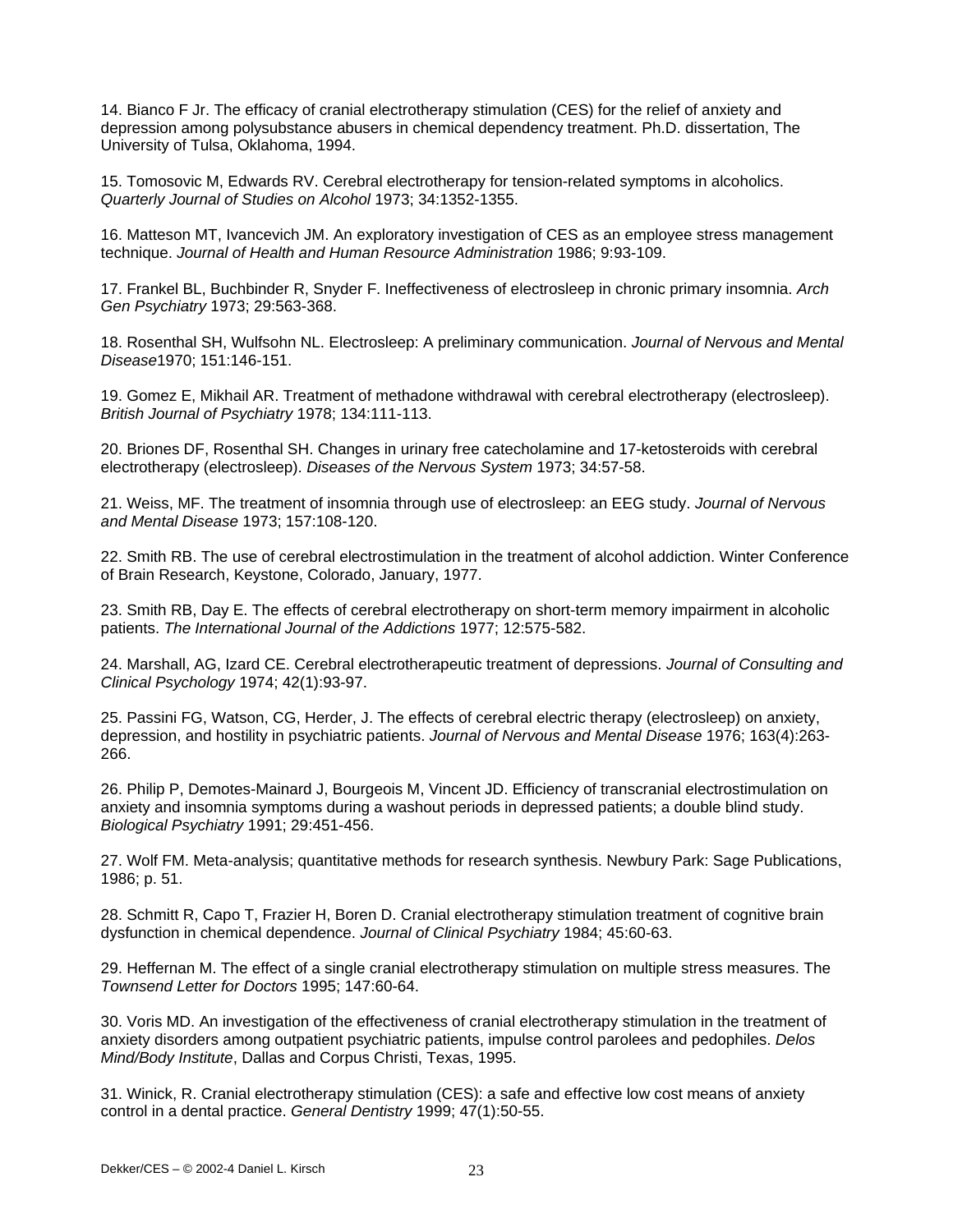32. O'Connor ME, Bianco F, Nicholson R. Meta-analysis of cranial electrostimulation in relation to the primary and secondary symptoms of substance withdrawal. 12th Annual Meeting of the Bioelectromagnetics Society, June 14, 1991.

33. Klawansky S, Yeung A, Berkey C, Shah N, Phan H, Chalmers TC. Meta-analysis of randomized controlled trials of cranial electrotherapy stimulation: efficacy in treating selected psychological and physiological conditions. *Journal of Nervous and Mental Diseases* 1995; 183(7):478-485.

34. Gold, M, Pottash, ALC, Sternbach H, Barbaban J, Annitto W. Anti-withdrawal effects of alpha methyl dopa and cranial electrotherapy. 12<sup>th</sup> Annual Meeting of the Society for Neuroscience, 1982.

35. National Research Council, Division of Medical Sciences. An evaluation of electroanesthesia and electrosleep. FDA Contract 70-22, Task Order No. 20 (NTIS PB 241305), 1974; 1-54.

36. Rosenthal, SH. Electrosleep therapy. *Current Psychiatric Therapies* 1972; 12:104-107.

37. Kratzenstein CG. Schreiben von dem Nutzen der Electricitaet in der Arzneiwissenshaft. Halle, 1745.

38. Wageneder FM, Iwanovsky A, Dodge CH. Electrosleep (cerebral electrotherapy) and electroanesthesiathe international effort at evaluation. *Foreign Science Bulletin* 1969; 5(4):1-104.

39. Forster S, Bernard S, Bendon JG. Preliminary observations on electrosleep. *Arch Phys Med Rehabil* 1963; 44:481-489.

40. Straus B, Elkind A, Bodian CA. Electrical induction of sleep. *Am J Med Sci* 1964; 248:514-520.

41. Magora F, Beller A, Assael MI, Askenazi A. Some aspects of electrical sleep and its therapeutic value. In: Wageneder FM, St. Schuy, eds. Electrotherapeutic Sleep and Electroanaesthesia. Excerpta Medica Foundation, International Congress Series No. 136. Amsterdam, 1967:129-1354.

42. Moore JA, Mellor CS, Standage KF, Strong H. A double-blind study of electrosleep for anxiety and insomnia. *Biol Psychiatry* 1975; 10(1):59-63.

43. Lichtbroun AS, Raicer MC, Smith RB. The treatment of fibromyalgia with cranial electrotherapy stimulation. *Journal of Clinical Rheumatology* 2001; 7:72-78.

44. McKenzie RE, Rosenthal SH, Driessner JS. Some psychophysiologic effects of electrical transcranial stimulation (electrosleep). In: Wulfsohn NL, Sances A. eds. The Nervous System and Electric Currents. New York: Plenum, 1976:163-167.

45. Itil T, Gannon P, Akpinar S, Hsu W. Quantitative EEG analysis of electrosleep using frequency analyzer and digital computer methods. *Electroencephalography and Clinical Neurophysiology* 1971; 31:294.

46. Cartwright RD, Weiss MF. The effects of electrosleep on insomnia revisited. *J Nerv Ment Dis* 1975; 161(2):134-137.

47. Smith RB. Is microcurrent stimulation effective in pain management? An additional perspective. *Am J Pain Management* 2001; 11(2):64-68.

48. Schmitt R, Capo T, Boyd E. Cranial electrotherapy stimulation as a treatment for anxiety in chemically dependent persons. Alcoholism: *Clinical and Experimental Research* 1986; 10:158-160.

49. Patterson MA, Firth J, Gardiner R. Treatment of drug, alcohol and nicotine addiction by neuroelectric therapy: Analysis of results over 7 years. *J Bioelectricity* 1984; 3(1,2):193-221.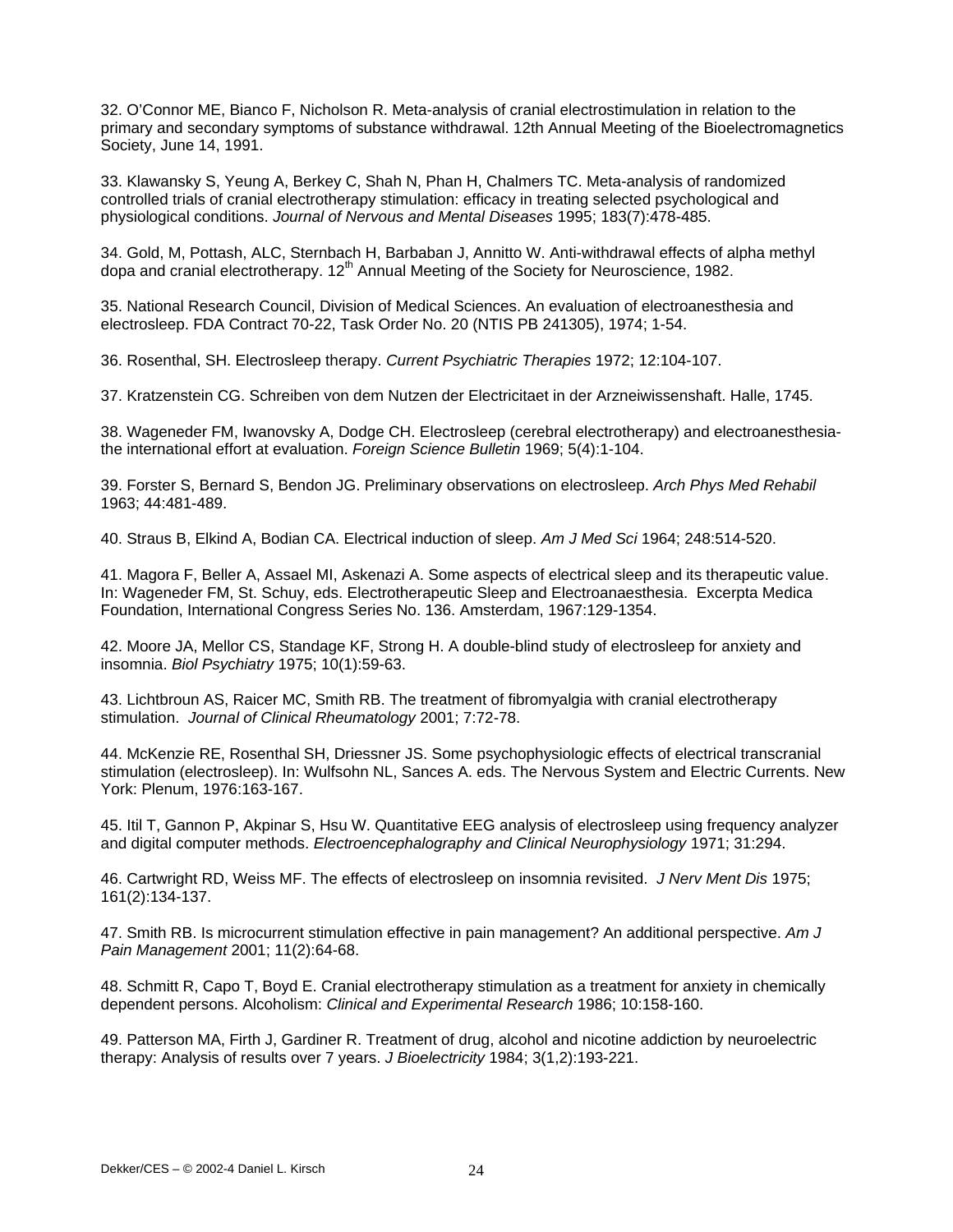50. Mellow NK, Mendelson JH. Alterations in states of consciousness associated with chronic ingestion of alcohol. In Zubin, J. & Shagass, C. (Eds.) Neurobiological aspects of psychopathology. 58<sup>th</sup> Annual Meeting of the American Psychopathological Association, 1969.

51. Clarke JG. Some aspects of intellectual deficit and depression in heavy drinkers. *Journal Irish Medical Association* 1976; 69:29-32.

52. Ornstein P. Cognitive deficits in chronic alcoholics. *Psychological Reports* 1977; 40:719-724.

53. Kapur N, Butters, N. Visuoperceptive deficits in long-term alcoholics and alcoholics with Korsakoff's psychosis. *Journal of Studies in Alcohol* 1977; 38:2025-2035.

54. Sivan AB. Benton visual retention test, 5th ed. San Antonio, Texas: Psychological Corporation, 1991.

55. Wechsler D. Statistical properties of the scale. In Manual for the Wechsler Adult Intelligence Scale-Revised. New York: Psychological Corporation, 1981.

56. Kellogg CE, Morton NW. Revised beta examination, second edition (beta-II). San Antonio, Texas: The Psychological Corporation, 1978.

57. Smith RB. Confirming evidence of an effective treatment for brain dysfunction in alcoholic patients. *Journal of Nervous and Mental Disease* 1982; 170:275-278.

58. Sharp, JR, Rosenbaum G, Goldman MS, Whitman RD. Recoverability of psychological functioning following alcohol abuse; acquisition of meaningful synonyms. *Journal of Consulting and Clinical Psychology* 1977; 45:1023-1028.

59. O'Leary MR, Radford LM, Chaney EF, Schau, EJ. Assessment of cognitive recovery in alcoholics by use of the Trail Making Test. *Journal of Clinical Psychology* 1977; 33:579-582.

60. McNair DM, Lorr M, Droppleman LF. Edits manual for the profile of mood states. San Diego, California: Educational and Industrial Testing Service, 1992.

61. Smith RB, Tiberi A, Marshall J. The use of cranial electrotherapy stimulation in the treatment of closedhead-injured patients. *Brain Injury* 1994; 8:357-361.

62. Childs A, Crismon ML. The use of cranial electrotherapy stimulation in post-traumatic amnesia: a report of two cases. *Brain Injury* 1988; 2:243-47.

63. Bennett RM, Cook DM, Clark SR, et al. Hypothalamic-pituitary-insulin-like growth factor-1 axis dysfunction in patients with fibromyalgia. *Journal of Rheumatology* 1997; 24:384-389.

64. Tyres S, Smith RB. Treatment of fibromyalgia with cranial electrotherapy stimulation. *Original Internist* 2001; 8(3):15-17.

65. Tyers S, Smith RB. A comparison of cranial electrotherapy stimulation alone or with chiropractic therapies in the treatment of fibromyalgia. *The American Chiropractor* 2001; 23(2):39-41.

66. Lichtbroun AS, Raicer MC, Smith RB. The use of Alpha-Stim cranial electrotherapy stimulation in the treatment of fibromyalgia. 15<sup>th</sup> Annual International Symposium on Acupuncture and Electro-Therapeutics, Columbia University, New York City, October 21-24, 1999.

67. Rosenthal R. Meta-analytic procedures for social research. Newbury Park: Sage Publications, 1991; 74- 87.

68. Cork RC. Alpha-Stim CES for fibromyalgia. Study in progress: Louisiana State University Medical Center, Shreveport, 2002.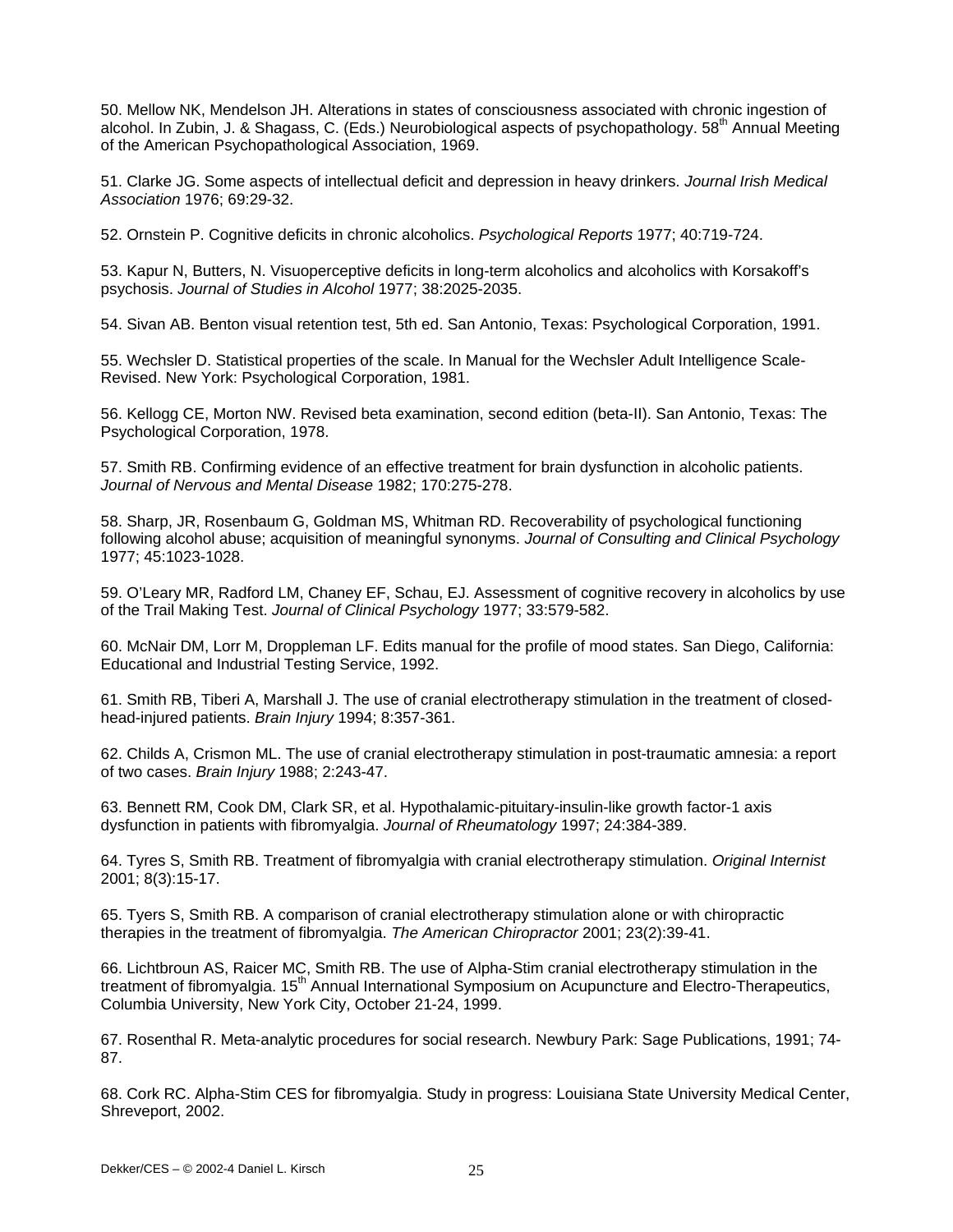69. Tan, G., Rintala, D., Herrington, R., Yang, J., Wade, W., Vasilev, C. and Shanti, B.F. Treating spinal cord injury pain with cranial electrotherapy stimulation (abstract). *Journal of Spinal Cord Medicine* 2003; 26(3).

70. Pozos RS, Strack LE, White RK, Richardson AW. Electrosleep versus electroconvulsive therapy. In DV Reynolds & AE Sjoberg (Eds.). Neuroelectric Research. Springfield: Charles Thomas, 1971; 23:221-225.

71. Braverman E, Smith RB, Smayda R, Blum K. Modification of P300 amplitude and other electrophysiological parameters of drug abuse by cranial electrical stimulation. *Current Therapeutic Research* 1990; 48:586-596.

72. Siegesmund KA, Sances A Jr., Larson SJ. The effects of electrical currents on synaptic vesicles in monkey cortex. In Wageneder FM, St. Schuy eds. Electrotherapeutic Sleep and Electroanaesthesia. Internaliton Congress series No. 136. Amsterdam: Excerpta Medica Foundation, 1967:31-33.

73. Alpher EJ, Kirsch DL. A patient with traumatic brain injury and full body reflex sympathetic dystrophy treated with cranial electrotherapy stimulation. *American Journal of Pain Management* 1998; 8:124-128.

74. Champagne C, Papiernik E, Thierry JP, Noviant, Y. Transcutaneous cerebral electric stimulation by Limoge current during labor. *Ann Fr Anesth Reanim* 1984; 3:405-13.

75. Childs A. Droperidol and CES in Organic Agitation. Clinical Newsletter of the Austin Rehabilitation Hospital, 1995.

76. Naveau S, Barritault L, Zourabichvili O, Champagne C, Prieur G, Limoge A, Poynard T, Chaput JC. Analgesic effect of transcutaneous cranial electrostimulation in patients treated by Nd:YAG laser for cancer of the rectum. A double-blind randomized trial. *Gastroenterol Clin Biol*. 1992; 16:8-11, 1992.

77. Stanley, TH, Cazalaa JA, Atinault A, Coeytaux R, Limoge A, Louville Y. Transcutaneous cranial electrical stimulation decreases narcotic requirements during neurolept anesthesia and operation in man. *Anesthesia and Analgesia* 1982; 61(10):863-866.

78. Stanley TH, Cazalaa JA, Limoge A, Louville, Y. Transcutaneous cranial electrical stimulation increases the potency of nitrous oxide in humans. *Anesthesiology* 1982; 57:293-297.

79. Mantz J, Azerad J, Limoge A, Desmonts JM. Transcranial electrical stimulation with Limoge's currents decreases halothane requirements in rats. Evidence for the involvement of endogenous opioids. *Anesthesiology* 1992; 76:253-60.

80. Stinus L, Auriacombe M, Tignol J, Limoge, A, Le Moal, M. Transcranial electrical stimulation with high frequency intermittent current (Limoge's) potentiates opiate-induced analgesia: blind studies. *Pain* 1990; 42(3):351-363.

81. Warner R, Hudson-Howard L, Johnston C, Skolnick M. Serotonin involvement in analgesia induced by transcranial electrostimulation. *Life Sciences* 1990; 46:1131-1138.

82. Feighner JP, Brown SL, Olivier JE. Electrosleep therapy: A controlled double-blind study. *J Nerv Ment Dis* 1973; 157(2):121-128.

83. Hearst ED, Cloninger CR, Crews EL, Cadoret RJ. Electrosleep therapy: A double-blind trial. *Arch Gen Psychiatry* 1974; 30(4):463-466.

84. Krupitsky EM, Burakov AM, Karandashova GF, Katsnelson J, Lebedev VP, Grinenko AJ, Borodkin JS. The administration of transcranial electrical treatment for affective disturbances therapy in alcoholic patients. *Drug and Alcohol Dependence* 1991; 27:1-6.

85. Levitt EA, James NM, Flavell P. A clinical trial of electrosleep therapy with a psychiatric inpatient sample. *Australian and New Zealand Journal of Psychiatry* 1975; 9(4):287-290.